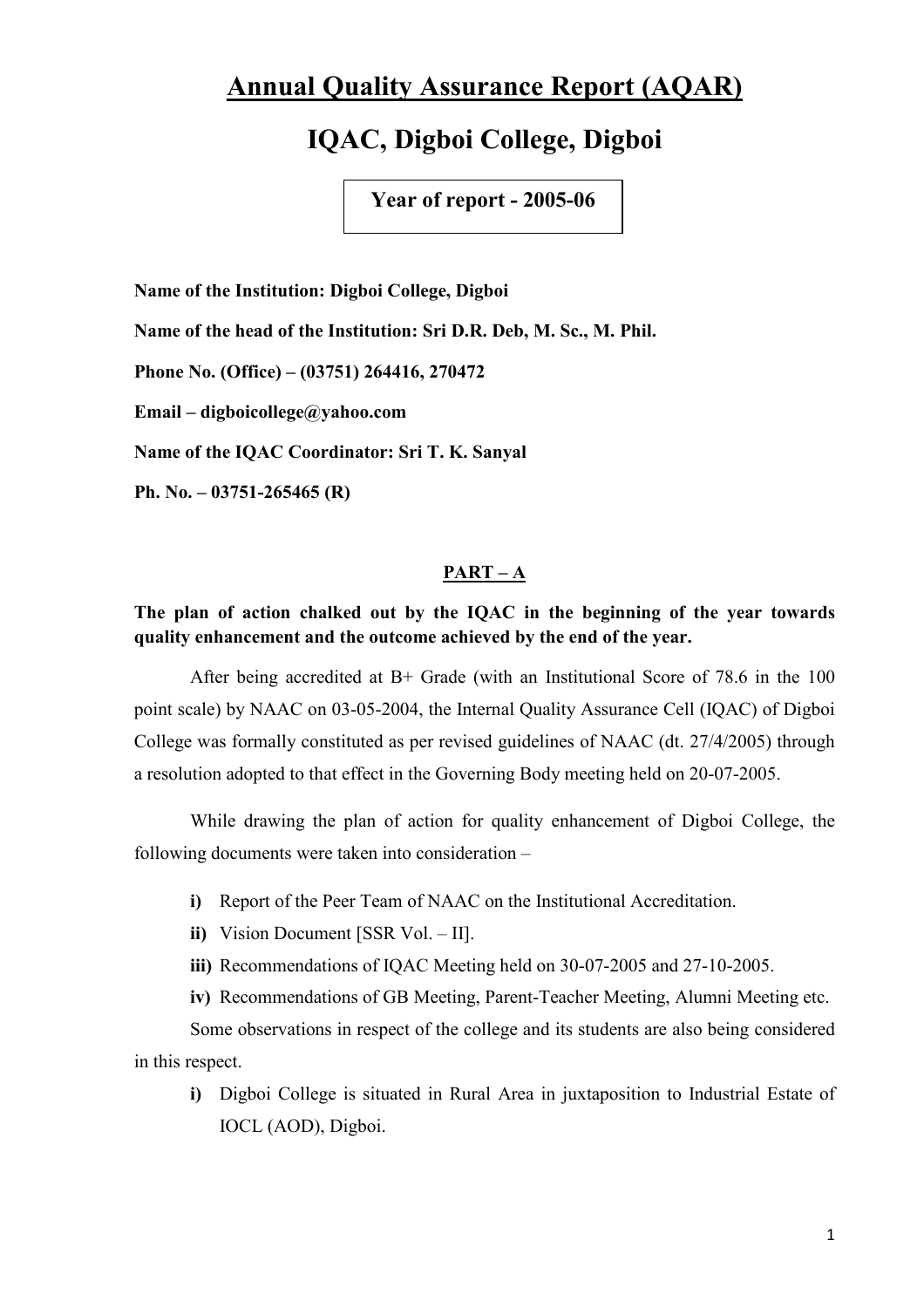- **ii)** The college has a picturesque campus sprawling on 25.85 acres of land of its own in the lap on nature carved out of many hillocks, with a background of sylvan forest (upper Dihing Forest Reserve). The campus has uneven topography with many depressions.
- **iii)** Only 50% of the land mass of its campus is currently in use and the remaining part is lying unutilized.
- **iv)** About 40% of students are of purely rural background coming from far and remote areas stretching up to Myanmar border.
	- **a)** These students lack in self confidence in fairing in competitive examinations.
	- **b)** They have got least exposure to programmes of celebrities in different fields like art, culture, literature etc.
	- **c)** They are not acquainted with modern methods of agriculture in the context of environmental conservation.

After studying all these, it was decided to develop a two prong strategy while chalking out plan of action for quality enhancement.

- **1.** Some broad based plan of action which will carry some message to the stake holders in particular and the community around in general are to be chalked out. Implementation of such plan may be done in phased manner depending upon the availability of fund. The focus of the plan will be
	- **a)** As for our region is concerned (applicable for the whole nation also), there is no two opinion about the point that agriculture is our mainstay. But in the rural areas of ours, it is practiced in the conventional ways with low output. Reform in this sector especially mean intensive changes in methods adopted in order to raise productivity to sustainable and commercially viable levels and also bring about change in the mindset. With these views in perspective, our students should be given sufficient exposure on organic farming, vermicomposting, water shed management, water literacy etc. so that they can carry the message to their respective societies.
	- **b)** Students in general are to be given an exposure on e-governance and wide spread applications of ICT.
- **2.** Activities to be performed during the academic sessions should comprise of
	- **a)** Arrangement of programmes of celebrities in the fields of art, literature, culture etc.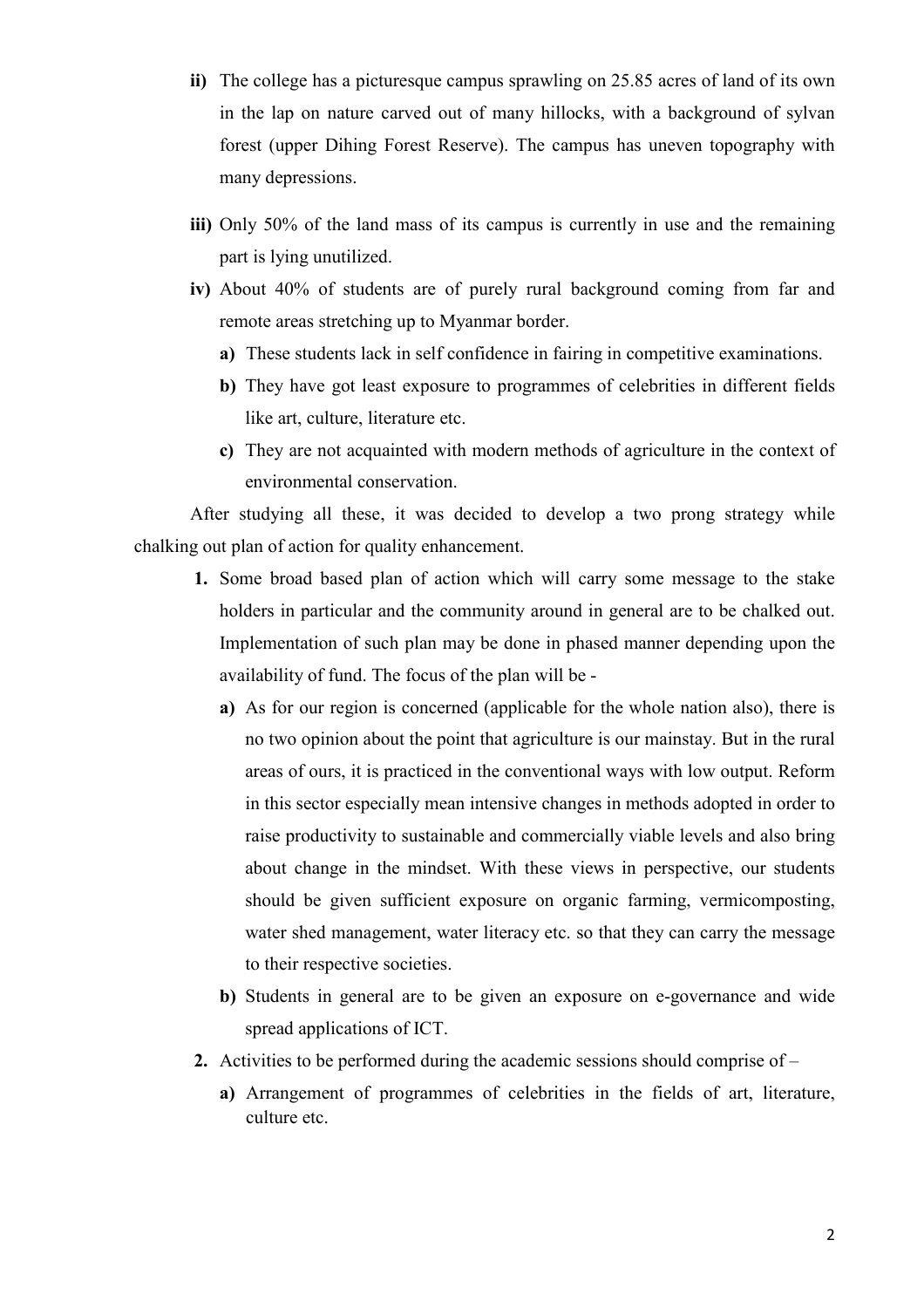**b)** Holding of seminars/workshops/training programmes on the matters concerning health, education, careers, moral values, modern agricultural methods, entrepreneurship etc.

|  | c) Infusing consciousness about the society, career, latest developments in |  |  |  |  |
|--|-----------------------------------------------------------------------------|--|--|--|--|
|  | different fields etc.                                                       |  |  |  |  |

| Proposed plan of action         | Outcome achieved by the end of the year                   |
|---------------------------------|-----------------------------------------------------------|
| Enhancement of the Temporary    | The point of concern could not be addressed during        |
| Staff Salary.                   | this financial year due to fund constraint.               |
| (Peer Team Recommendation)      |                                                           |
| Computerization<br>of Library   | Software customized as per our college requirement        |
| activities and introduction of  | for library functioning, provided by a local developer    |
| digital library.                | was installed in the college library and was made         |
| (Peer Team Recommendation)      | functional during 2003-04. At present, functioning of     |
|                                 | the library work is going on with the software.           |
|                                 | However, Mr. A. K. Phukan, Asstt. Librarian Digboi        |
|                                 | College was deputed for training in SOUL software         |
|                                 | installation and operation in the INFLIBNET Centre,       |
|                                 | Ahmedabad during 13-17 June 2005. Now SOUL                |
|                                 | software has been installed and made functional in        |
|                                 | the college library. The Data Entry Operations are in     |
|                                 | progress and the completion will take some time.          |
| Establishment<br>of<br>Language | Establishment of a Language Laboratory entails huge       |
| Laboratory.                     | expenditure. Hence budget allocation could not be         |
| (Peer Team Recommendation)      | made for it at present.                                   |
| Addition of Boys' Hostel.       | Construction of a block of the proposed Boys' Hostel      |
| (Peer Team Recommendation)      | has been completed utilizing a grant of Rupees Ten        |
|                                 | Lakh under Chief Minister's "Buniyad Scheme" of           |
|                                 | Govt. of Assam. The block was formally inaugurated        |
|                                 | by Hon'ble Chief Minister Sri Tarun Gogoi himself         |
|                                 | on 17.12.2005                                             |
| Enhancing Gymnasium facility    | Budget allocation for this project could not be done      |
| by setting up a Multigym.       | during the session for paucity of fund.                   |
| (Peer Team Recommendation       |                                                           |
| and IQAC Recommendation)        |                                                           |
| Networking<br>of<br>college     | Software<br>developed<br>local<br>by<br>entrepreneur<br>a |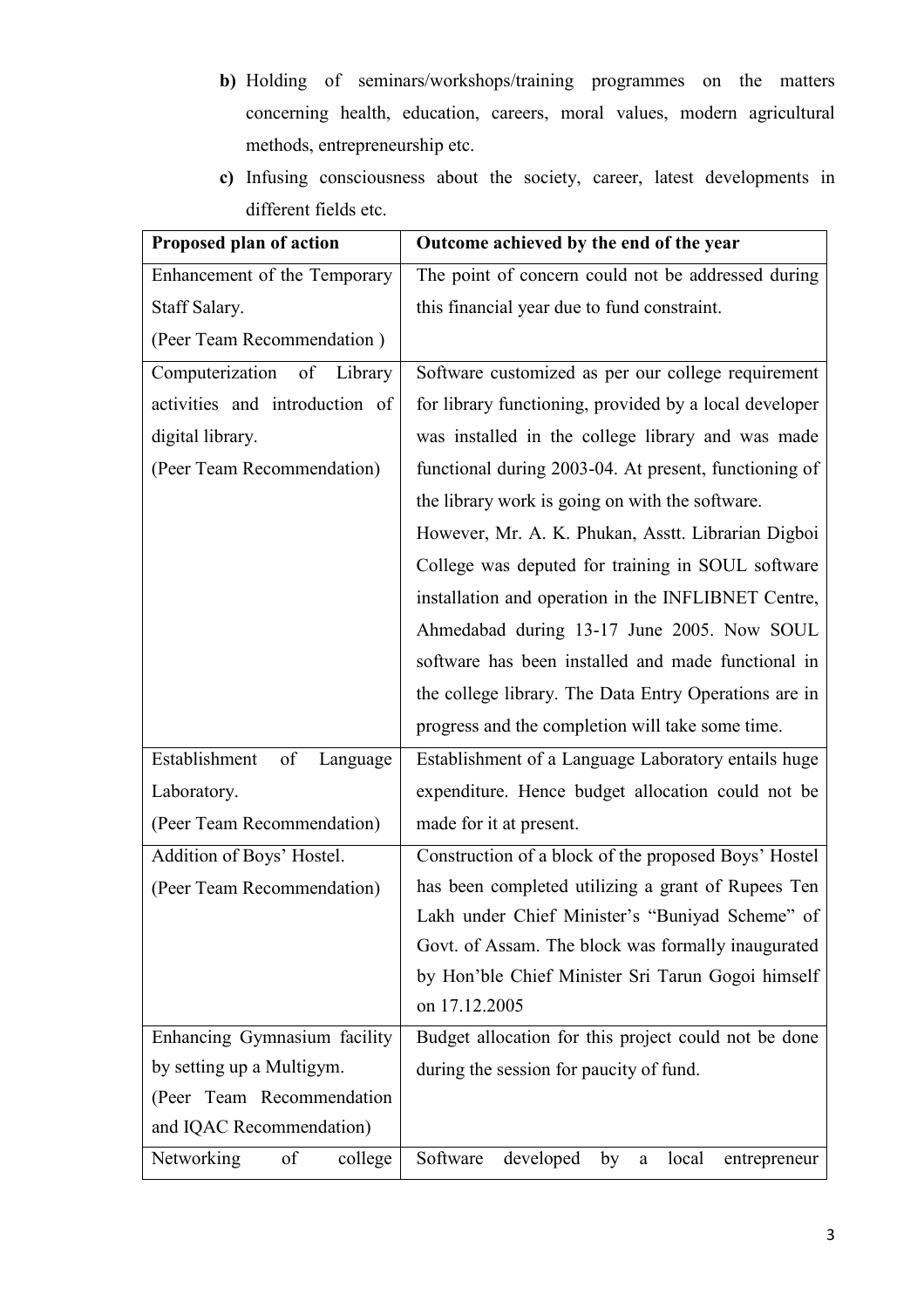| administration through LAN              | customized as per our college requirements was           |
|-----------------------------------------|----------------------------------------------------------|
| with<br>make<br>aim<br>an<br>to         | installed in the computer system of cash counter in      |
| administrative<br><b>ICT</b><br>process | 2003-04 to serve the admission and student data          |
| enabled.                                | management process. As per recommendation of             |
| (IQAC Recommendation)                   | IQAC, detailed plan and estimate for networking          |
|                                         | between Accounts branch, Certificate branch,             |
|                                         | Supervising Assistant's chamber and Principal's          |
|                                         | been<br>drawn, courtesy<br>chamber has<br>System         |
|                                         | Department of IOCL (AOD) Digboi. However,                |
|                                         | budget allocation for the project could not be done      |
|                                         | during this financial year.                              |
| Face lifting of college campus          | The responsibility has been entrusted with the Digboi    |
| through gardening and massive           | College Women Welfare Centre (DCWWC) which is            |
| plantation of trees, particularly       | shouldering this social responsibility in right earnest. |
| of local variety.                       | Moreover, saplings of assorted varieties, courtesy       |
| (IQAC Recommendation)                   | Divisional Forest Office, Digboi Forest Division,        |
|                                         | Digboi, has been planted in the college campus on        |
|                                         | World Environment Day $(5^{th}$ June 2005) and           |
|                                         | Vanmahotsava $(1 - 7$ July 2005) of Govt. of Assam.      |
|                                         | This is an ongoing process and will continue.            |
| Extension<br>work in<br>massive         | Digboi College Women Welfare Centre has taken up         |
| scale to be adopted in the              | the matter with seriousness for future activity of the   |
| nearby villages especially those        | cell.                                                    |
| inhabited by SC, ST, Tribal etc.        |                                                          |
| people living below poverty             |                                                          |
| line for raising awareness on           |                                                          |
| environment, women<br>health            |                                                          |
| sanitation,<br><b>AIDS</b><br>care,     |                                                          |
| awareness etc.                          |                                                          |
| (IQAC Recommendation)                   |                                                          |
| Development of entrepreneurial          | Student Counseling and Career Guidance Cell of           |
| spirit among the students.              | Digboi<br>College organized at<br>three<br>day           |
| (IQAC Recommendation, also a            | entrepreneurship awareness camp<br>from $26-28$          |
| proposed project in the Vision          | October 2005 at Digboi College. The workshop was         |
| Document)                               | conducted by Mr. Pranab Sarma, Faculty, Indian           |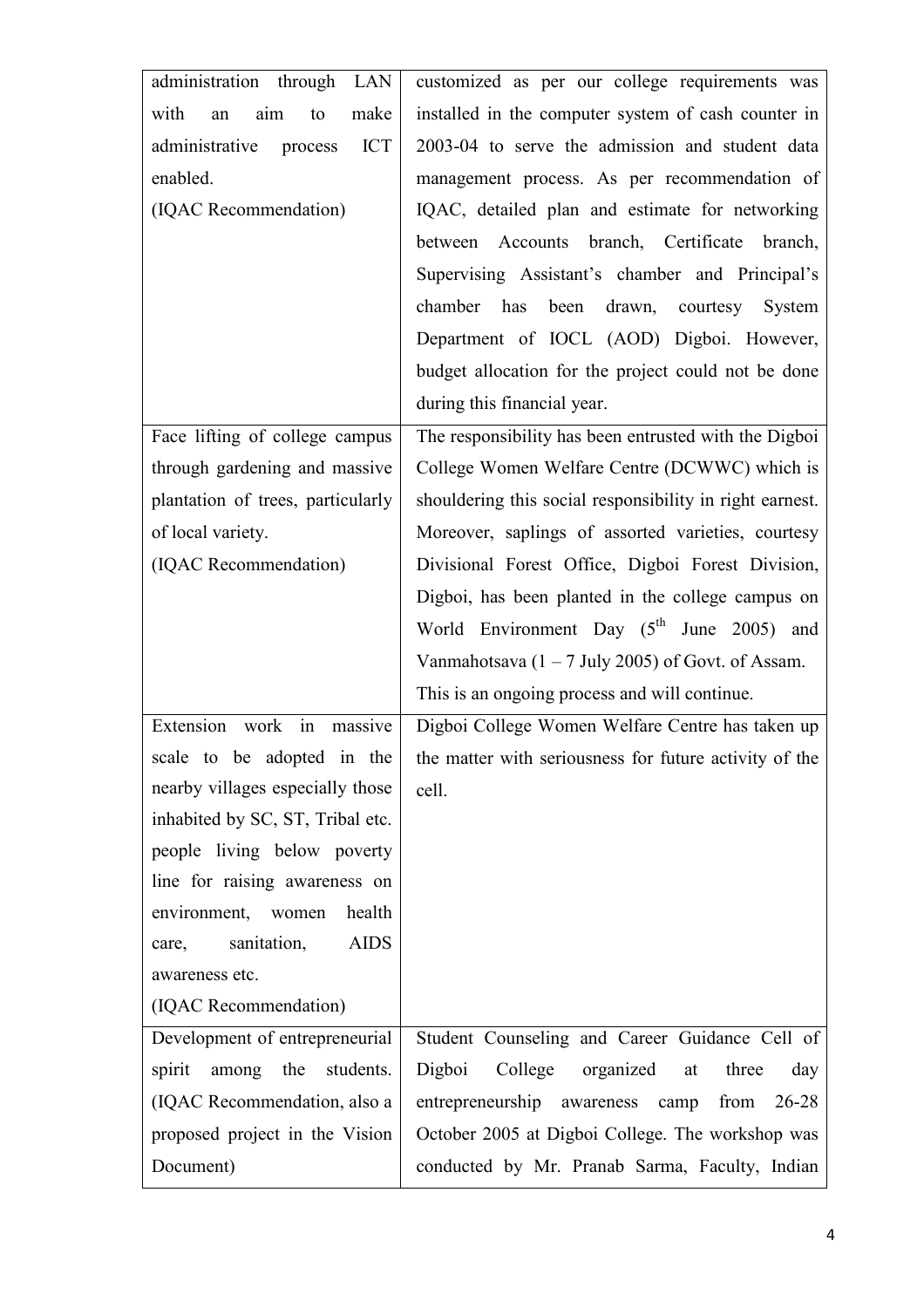|                                     | Institute of Entrepreneurship, Guwahati, and was         |
|-------------------------------------|----------------------------------------------------------|
|                                     | Sponsored by the Ministry of Science<br>and              |
|                                     | Technology, Govt. of India. In the workshop, one of      |
|                                     | successful entrepreneurs of this<br>the<br>region,       |
|                                     | Mr. Nanak Boruah, an alumnus of Digboi College,          |
|                                     | interacted with the student participants. Fifty students |
|                                     | were awarded certificate of participation on their       |
|                                     | successful completion of the course. Holding of such     |
|                                     | programmes will be a continuous process.                 |
| Construction<br>of<br>a             | Pending fund allocation in the college budget, the       |
| Vermcomposting pit with fallen      | matter is under active consideration of the college      |
| leaves, kitchen wastes from         | authority.                                               |
| girls' hostel etc., for preparation |                                                          |
| of organic manure, setting up of    |                                                          |
| a demonstration and training        |                                                          |
| unit for organic farming.           |                                                          |
| (IQAC Recommendation)               |                                                          |
| In order to create water literacy   | A sum of Rupees Eight Thousand has been collected        |
| conservation<br>water<br>and        | under this head through public donation during 2003-     |
| awareness, a Roof Top Rain          | 04. The project will be implemented after budget         |
| Water Harvesting Plant is to be     | allocation of the requisite amount with respect to       |
| set up in Digboi College. The       | project cost.                                            |
| water collected can be safely       |                                                          |
| used in laboratories, toilets and   |                                                          |
| for gardening.                      |                                                          |
| (IQAC Recommendation also a         |                                                          |
| proposed project in the Vision      |                                                          |
| Document)                           |                                                          |
| Creation of water body through      | The college authority approached Mr. Gautom              |
| Water Shed management in the        | Ganguli, Deputy Commissioner, Tinsukia District          |
| depressions of the campus land      | and also President, Governing Body of Digboi             |
| for setting up of fishery and       | College for his help in this regard. At his instance,    |
| beautification of the campus.       | officials from Fishery Department of Tinsukia            |
| (IQAC Recommendation and            | District visited and surveyed the campus and opined      |
| also a proposed project in the      | that the project will entail huge expenditure.           |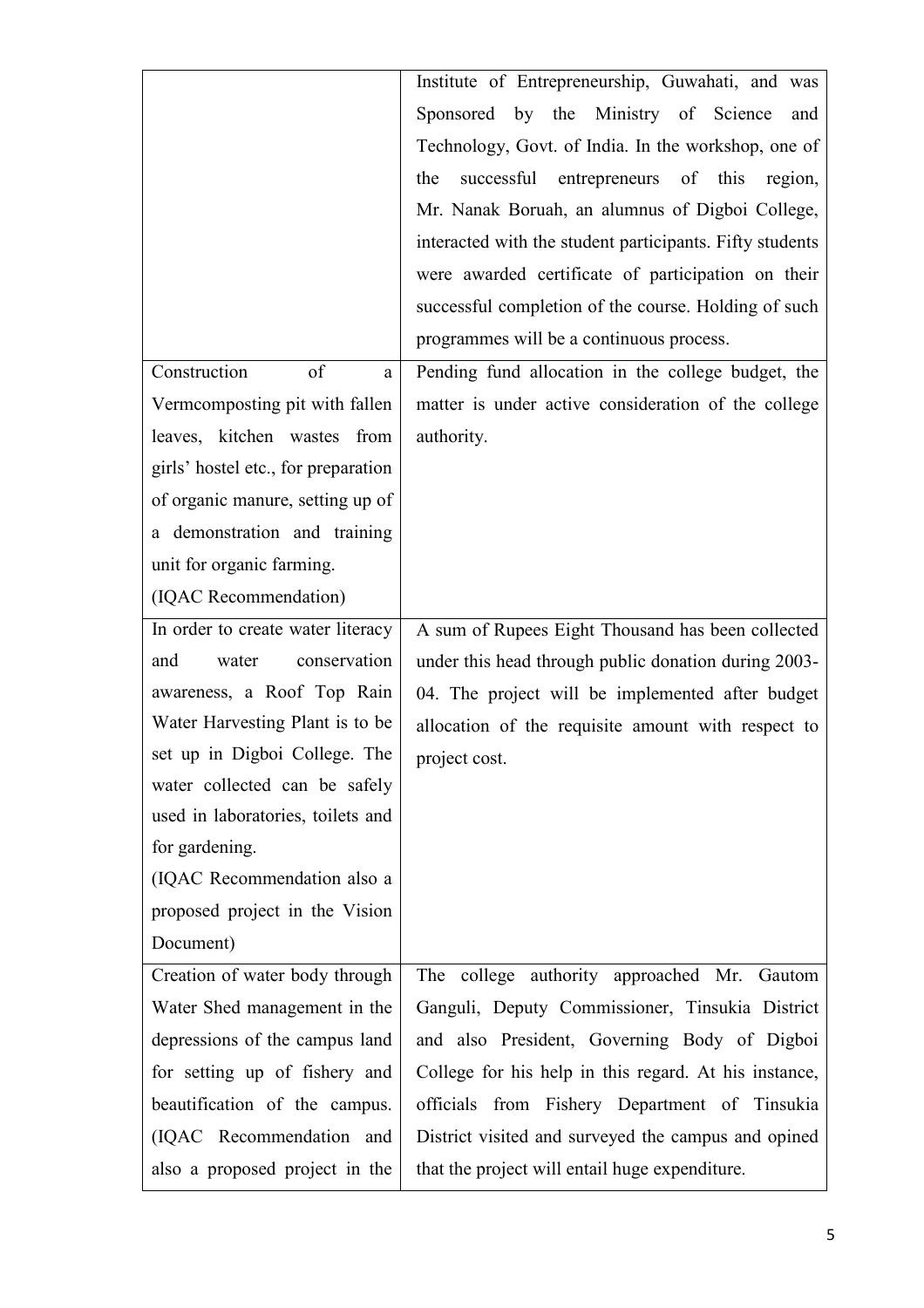| Vision Document) | The project had to be kept in abeyance till huge |
|------------------|--------------------------------------------------|
|                  | surplus fund can be created.                     |

**Accrued balance in the Grants in Aid from Govt. of Assam under the head of Salary for teachers and staff serving against sanctioned posts stands at Rs. 37,22,683/ only (F/Y- 2001 02 – Rs. 11,55,027/-, F/Y - 2003-04 - Rs. 11,26,019/- and F/Y - 2004-05 - Rs. 14,41,637/-). Whereas the said amount has actually been disbursed from college fund, Govt. of Assam is yet to release the same as Grant in Aid.** 

 **This deficit in the college fund has become a stumbling block towards execution of cost-intensive plans of action chalked out by IQAC towards all-round development of the college.**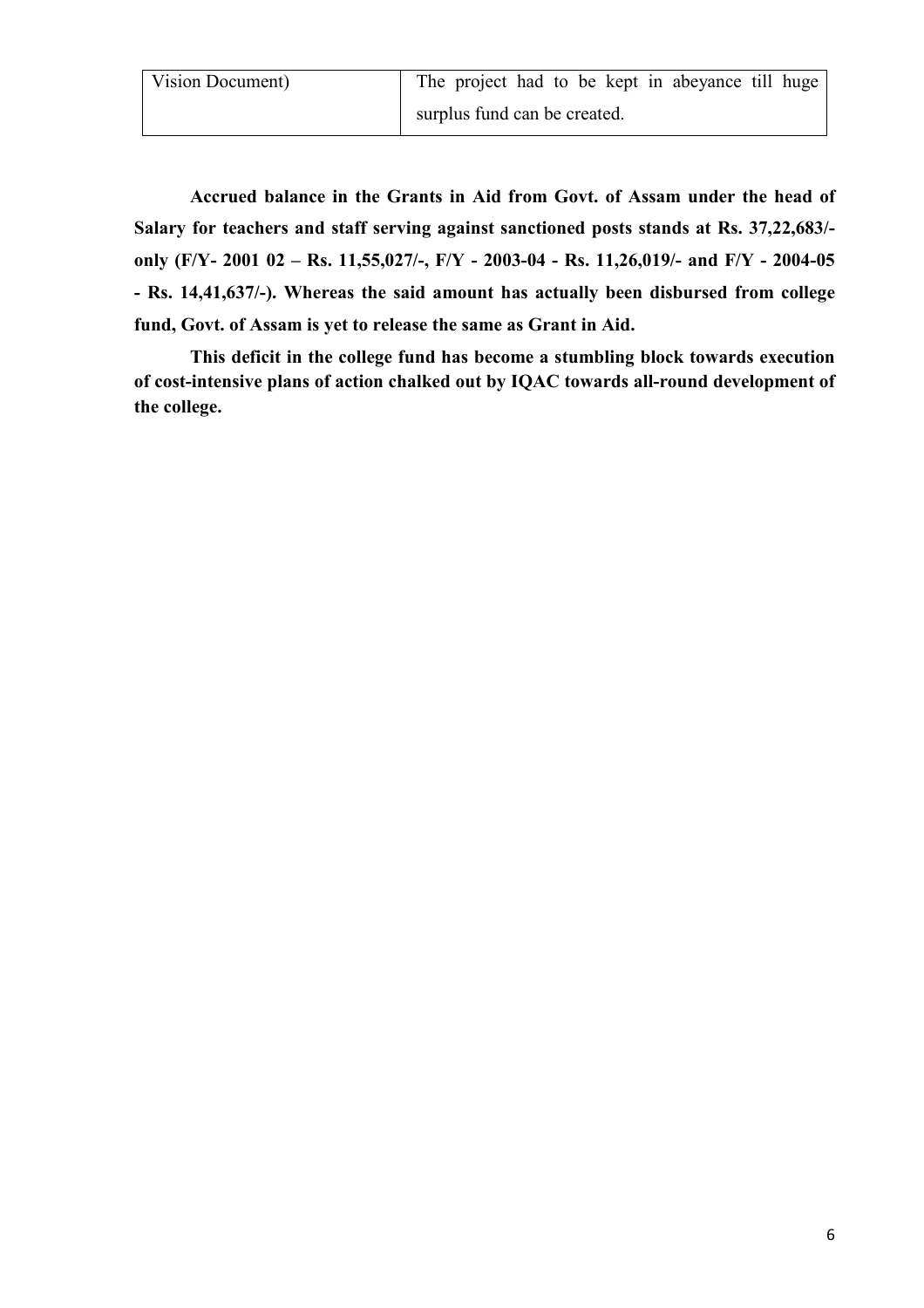#### **PART – B**

#### **1. Activities reflecting the goal and objective of the institution:**

The vision, mission and belief of Digboi College reads as –

#### **OUR VISION**

The college has a vision of imparting quality education. Quality education would prepare students to cater to the demands of a modern technological and global world while inculcating in them the values and cultural heritage, India is known for.

#### **OUR MISSION**

The college seeks to:

- **(i)** Educate its students to become responsible, competent and ethical citizens of the world with the skill to think creatively, reason critically and communicate effectively.
- **(ii)** Encourage the students to pursue their courses with resolute determination, equanimity of mind and honesty of character.
- **(iii)** Foster global competency among students so that they can prepare themselves for the opportunities and challenges of life.
- **(iv)** Stimulate the academic ambience for quality sustenance and quality enhancement.
- **(v)** Build strong bonds with all stakeholders through dedicated teamwork, innovative strategies and commitment to excellence.

#### **OUR BELIEF**

We believe that:

- **(i)** Every student has the potential to develop himself/herself as a worthy individual of society.
- **(ii)** Education becomes most fruitful when individuals share and care for it.
- **(iii)** Learning is a lifelong process and that meaningful education opens up horizons of persistent learning.
- **(iv)** Lessons in discipline imbibed by the students make them not only responsible but responsive citizens.
- **(v)** If education is to produce socially useful individuals, the scientific, technological and economic learning imparted in educational institutions today must be supported by moral, intellectual and spiritual upbringing.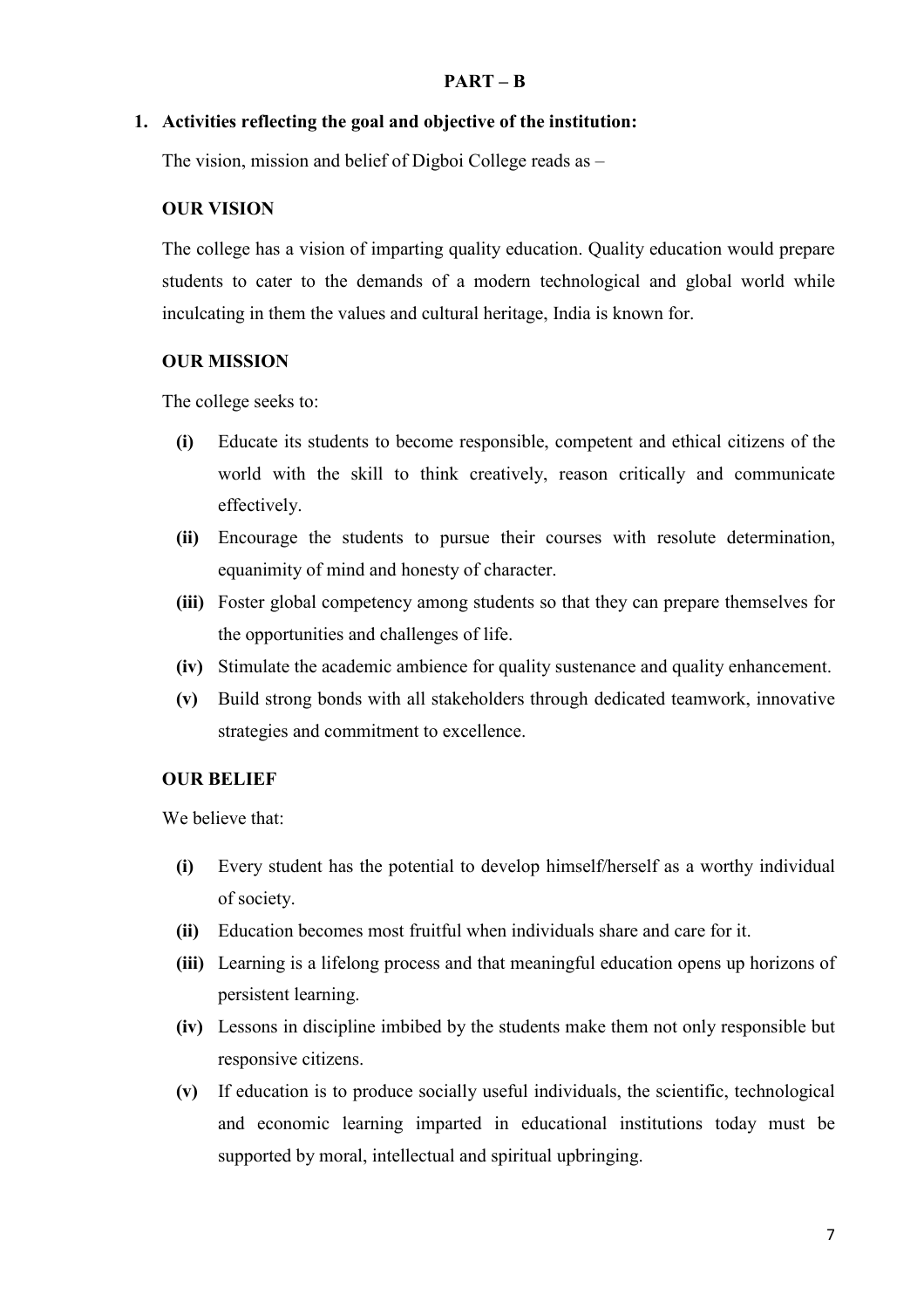In realizing our goals of quality enhancement, and vision, mission and belief, the following activities were carried out during 2005-06 with the objective of covering the core values of (i) Contribute to National Development, (ii) Fostering Global Competencies among students (iii) Inculcating value-system among students (iv) Promoting the use of Technology and (v) Quest for Excellence.

**1.** To ensure continuous improvement in the entire operation of the institution and to assume the stakeholders of the accountability of the institution for its own quality and probity, the Internal Quality Assurance Cell of Digboi College was formally constituted through a Resolution in the Meeting of the Governing Body of Digboi College on 20/07/2005.

Subsequent to formal constitution, the IQAC, Digboi College, sat on 30-07-2005 and 27/10/2005 to formulate the broader outlines of the future course of action for all-round quality enhancement and quality sustenance of Digboi College.

**2.** An Interaction on "Indo-US Relationship" was held on 20-05-2005 with the dignitaries from American Centre, Calcutta. The key note address was delivered by Mr. Ramendra Sarkar, Programme Manager from American Centre, Kolkata. The programme is a follow-up of the visit and talk of Mr. Zachary V. Harkenrider, Deputy Director, American Centre, Consulate General of USA, Kolkata, in Digboi College on 04-02-2004.

On completion of the interaction session, Mr. Pulak R. Pattanayak, Special Services Librarian, American Centre, Kolkata, accompanying the team, formally inaugurated the Book-Rack containing 247 numbers of books gifted to Digboi College in 2004 by American Centre, Kolkata, as a token of goodwill, to Digboi College.

The programme held fostered the sustenance of healthy linkage developed with Consulate of USA.

- **3.** Sri Ajit Kr. Phukan, Asstt. Librarian, Digboi College Library was sent to INFLIBNET, Ahmedabad, to get trained in "SOUL Installation and Operations" during  $15 - 17$  June 2005. Later SOUL – Software was installed in the college library in place of locally developed software in application.
- **4.** A seminar was held on 27-09-2005 to celebrate the "World Year of Physics" with lectures delivered by two distinguished personalities of Physics – Dr. K. D. Krori, Retd. Principal of Cotton College, Guwahati and Dr. K. C. Barua, Retd. Professor of Physics, Dibrugarh University.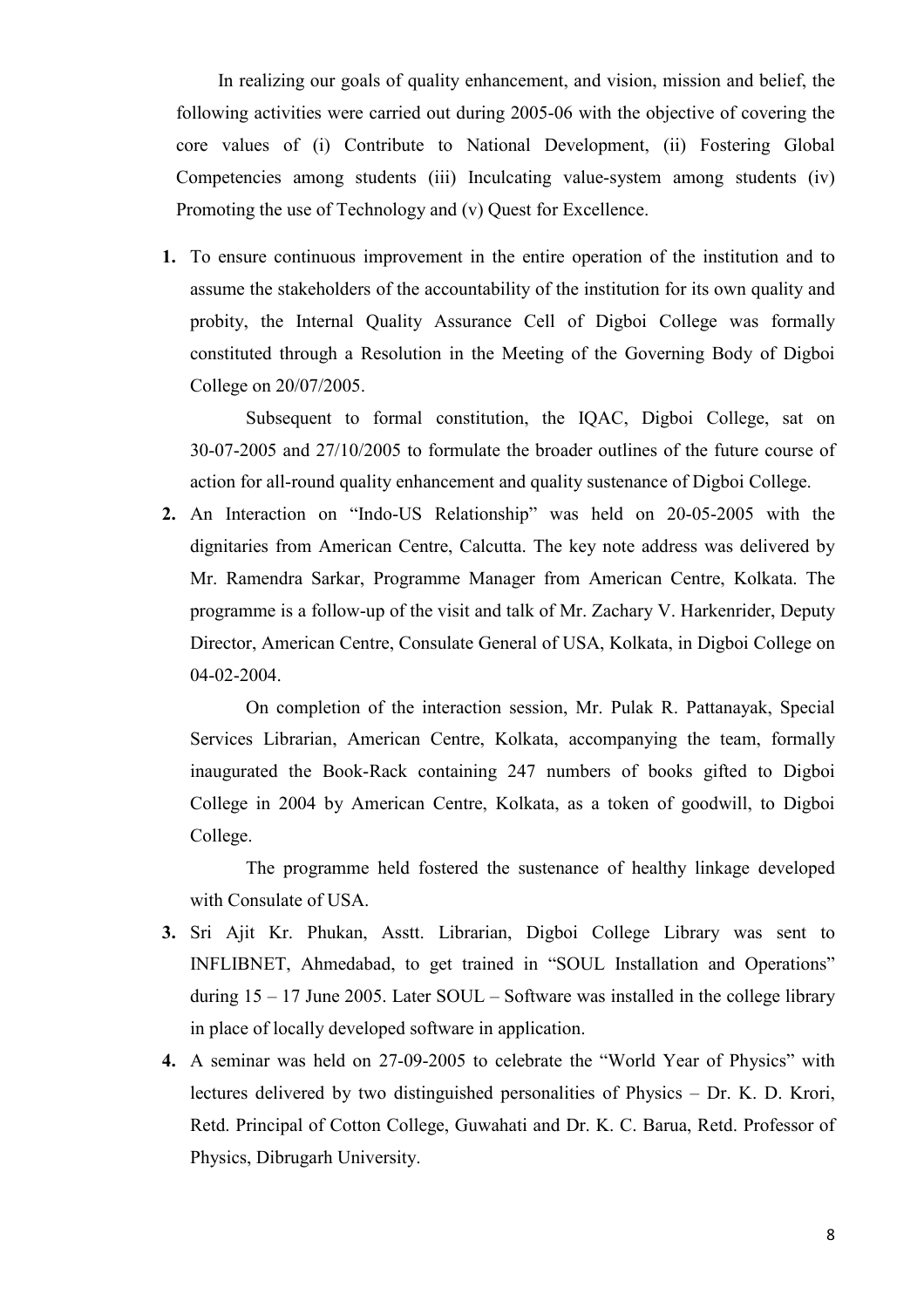- **5.** "Students' Counselling, Information and Career Guidance Cell" of Digboi College organized a three day "Entrepreneurship Awareness Camp" from  $26<sup>th</sup>$  to  $28<sup>th</sup>$  October 2005 at Digboi College. The workshop was conducted by IIE, Guwahati and sponsored by the Ministry of Science and Technology, Govt. of India. Mr. Pranab Sharma, a faculty of IIE was the Resource Person. A successful entrepreneur of this region and also alumnus of Digboi College, Mr. Nanak Baruah interacted with the Students participants of the Workshop as a part of the programme. 50 student participants of the workshop were awarded certificate of participation in the Valedictory function held on 28-10-2005.
- **6.** Workshop on Poem Recitation was held on 17/11/2005 with Sri Kishore Patowary of Rasaraj Gosthi, Guwahati, as Resource Person. The programme was organized by the Department of Assamese, Digboi College. In the inaugural session of the programme, wall magazine 'Khoj' of Assamese Department was inaugurated by Sri Punya Saikia, a litterateur of fame.
- **7.** "Valedictory Function" of the completion of 3-month Spoken-English Certificate Course conducted by the English Department of Digboi College was held on 23-11- 2005 with Mr. Gautam Ganguli, Deputy Commissioner, Tinsukia District and the President of Digboi College Governing Body, as Chief Guest. Successful students were awarded certificates. A colourful cultural function was held on the occasion and English Drama "REFUND" was enacted.
- **8.** "Digboi College Women Welfare Centre" has organized a talk on "Interpreting Modern Women" on 08-12-2005 in the Digboi College Auditorium. The resourceful talk was delivered by Mrs. Chitralekha Bora, Head Mistress, Valika Vidyamandir, Digboi, wherein she stressed that modern day women need to be effective decision makers in the matters of raising voice against exploitation. To develop an ability to cope up with crisis, she suggested that women should develop a positive mindset to think constructively making way for a global outlook. In this way women will stand as testimony to harmony and love in our society.
- **9.** In a solemn function organized on 17.12.2005, Hon'ble Chief Minister Sri Tarun Gogoi formally inaugurated the newly constructed block of the proposed Boys' Hostel. The block was constructed by complete utilization of a grant of Rupees Ten Lakhs received under Chief Minister's 'Buniyad' Scheme of Govt. of Assam. The programme was attended by Sri R. Dhanowar, Hon'ble MLA, Digboi LAC, and many dignitaries of Digboi locality.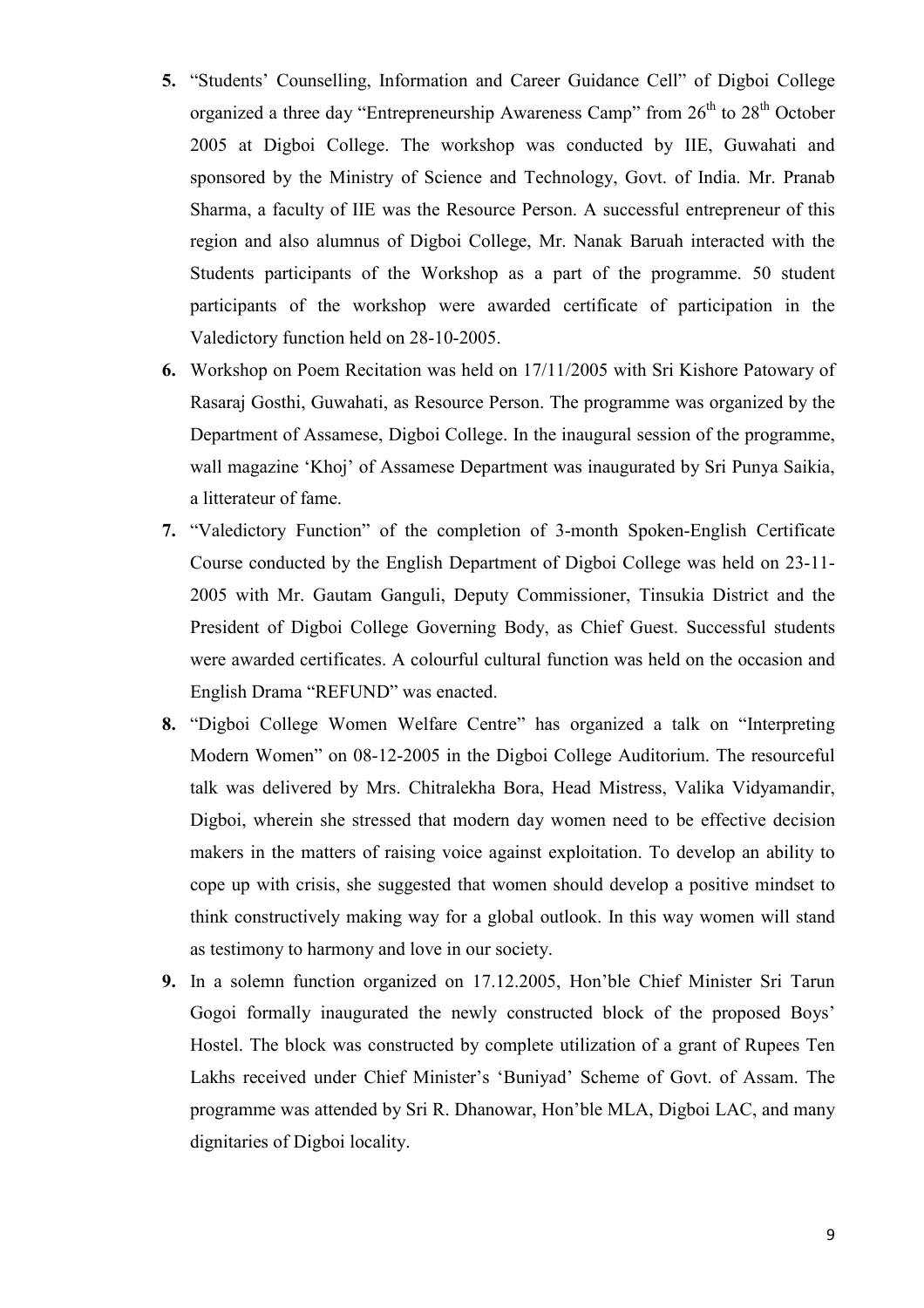Over and above the activities mentioned, the following programmes of regular nature were held:

- **(i)** Plantation programme in the college campus on World Environment Day (05.06.2005).
- **(ii)** Meeting with faculty members at the beginning of the session (03.07.2005).
- **(iii)** College 'Foundation Day' celebration (15.07.2005).
- **(iv)** Freshers' Social (05.08.2005).
- **(v)** Independence Day celebration (15.08.2005).
- **(vi)** Viswakarma Puja celebration (17.09.2005).
- **(vii)** Digboi College Students' Union (DCSU) election (21.09.2005).
- (viii) College Week celebration  $(12<sup>th</sup>$  to  $18<sup>th</sup>$  of December' 2005).
- **(ix)** Parting Social for the final year students (20.01.2006).
- **(x)** Republic Day celebration (26.01.2006).
- **(xi)** Saraswati Puja celebration (03.02.2006).
- **(xii)** Women's Day celebration by DCWWC (08.03.2006).

## **2. New Academic programmes initiated (UG and PG):**

In order to train students in ICT oriented soft-skill, a certificate course in ITES (Information and Communication Technology Enabled Services) has been proposed to be launched in collaboration with DOEACC Society. A subcommittee has been formed and approved by the Governing Body of Digboi College in its meeting held on 19-07-2005 for the execution of the proposal.

## **3. Innovation in curricular design and transaction:**

Being a general degree college, affiliated to Dibrugarh University, Dibrugarh, Digboi College is to follow the curricular design drawn out by the university. However, faculty member, mostly H.O.D.s, of different teaching departments, attend and participate in the proceeding of studies in different subjects in Dibrugarh University as and when invited.

## **4. Inter-disciplinary programmes started:**

Nil

## **5. Examination reforms implemented:**

- Being an affiliated degree college, Digboi College strictly abides by the regulations framed by Dibrugarh University in the matter of conduction of Degree Examinations.
- Frequency of holding unit tests is increased.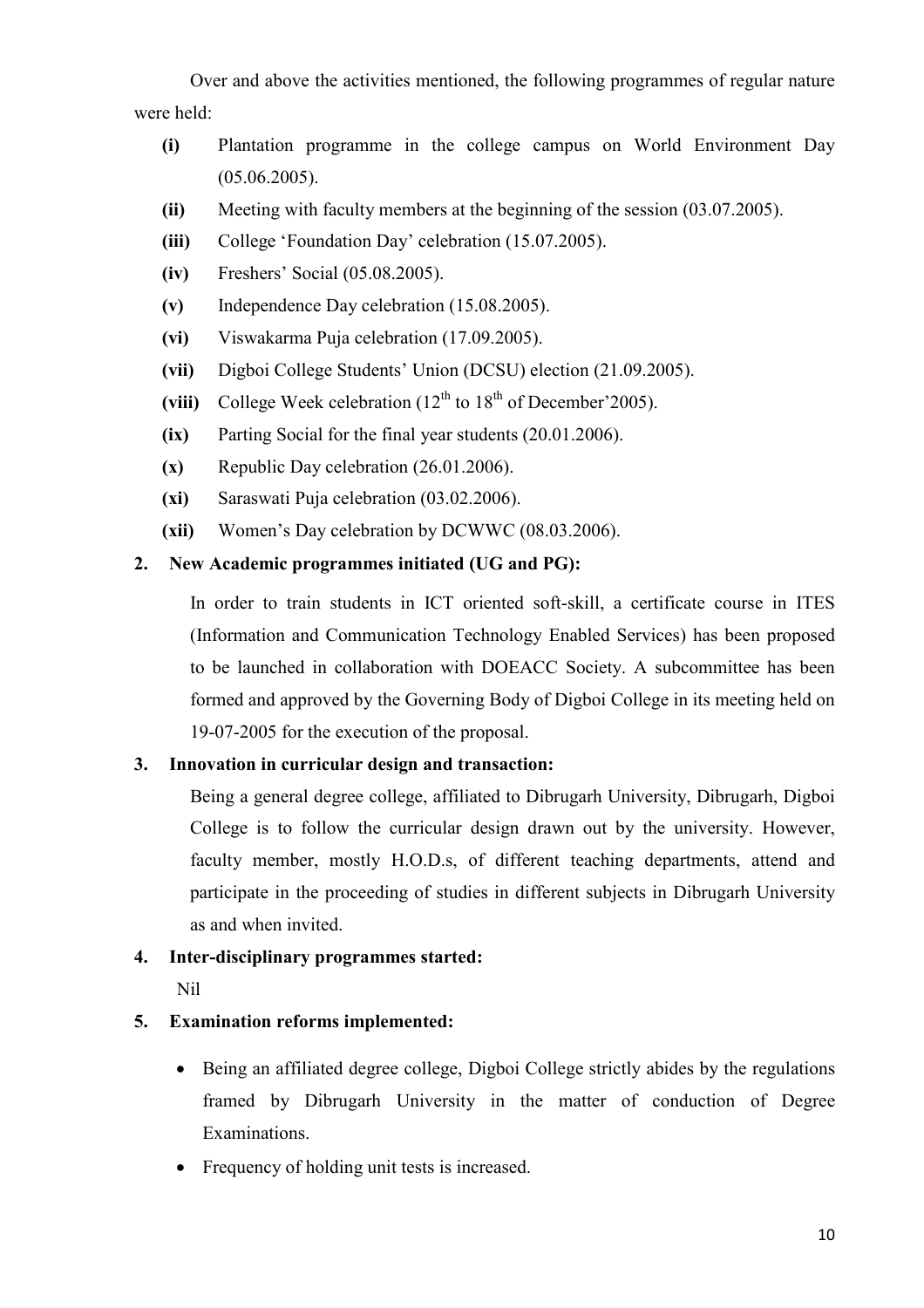• Library-work based Home Assignments are assigned to the students.

## **6. Candidates qualified: NET/SLET/GATE etc.:**

Being a general degree college, the question of student appearing NET/SLET/GATE does not arise.

## **7. Initiative towards faculty development programme:**

- Sri J. Changmai, Lecturer in Mathematics, was delegated to attend a 7 days workshop in Mathematics held in Dibrugarh University and jointly organized by Mathematics Education Trust, Assam and department of Mathematics, Dibrugarh University, from 18.09.2005 to 24.09.2005.
- An interactive session with Dr. G Handique, Advisor, Reliance (Gas and Oil) Industries, Mumbai, was arranged on 08.11.2005 for the students and teachers of the college to sensitise them about the quality of human resources required in the industries.
- The following teachers were released from their duty to attend Refresher Course-
	- (i) Dr. T. C. Dutta (Botany)
	- (ii) Sri M. K. Gogoi (Assamese)
	- (iii) Sri J. Handique (Electronics)
	- (iv) Mrs M. Sharma (Economics)
	- (v) Dr. P. K. Bharati (Hindi)
- The following teachers were released from their duties to attend Orientation Course-
	- (i) Mrs. N. Deka (Education)
	- (ii) Sri P. Bharali (English)
- Sri B. S. Baruah, Lecturer in Commerce was deputed to participate in the Training Programme on Entrepreneurship at Indian Institute of Entrepreneurship, Guwahati held from  $4<sup>th</sup>$  to  $8<sup>th</sup>$  July'2005.

## **8. Total numbers of seminars/workshops conducted:**

| Sl.<br>No. | Seminar/Workshop/Talk/Interaction                                      | Date/s |
|------------|------------------------------------------------------------------------|--------|
|            | Interaction on "indo-US Relationship" with dignitaries from 20.05.2005 |        |
|            | American Centre, Kolkata.                                              |        |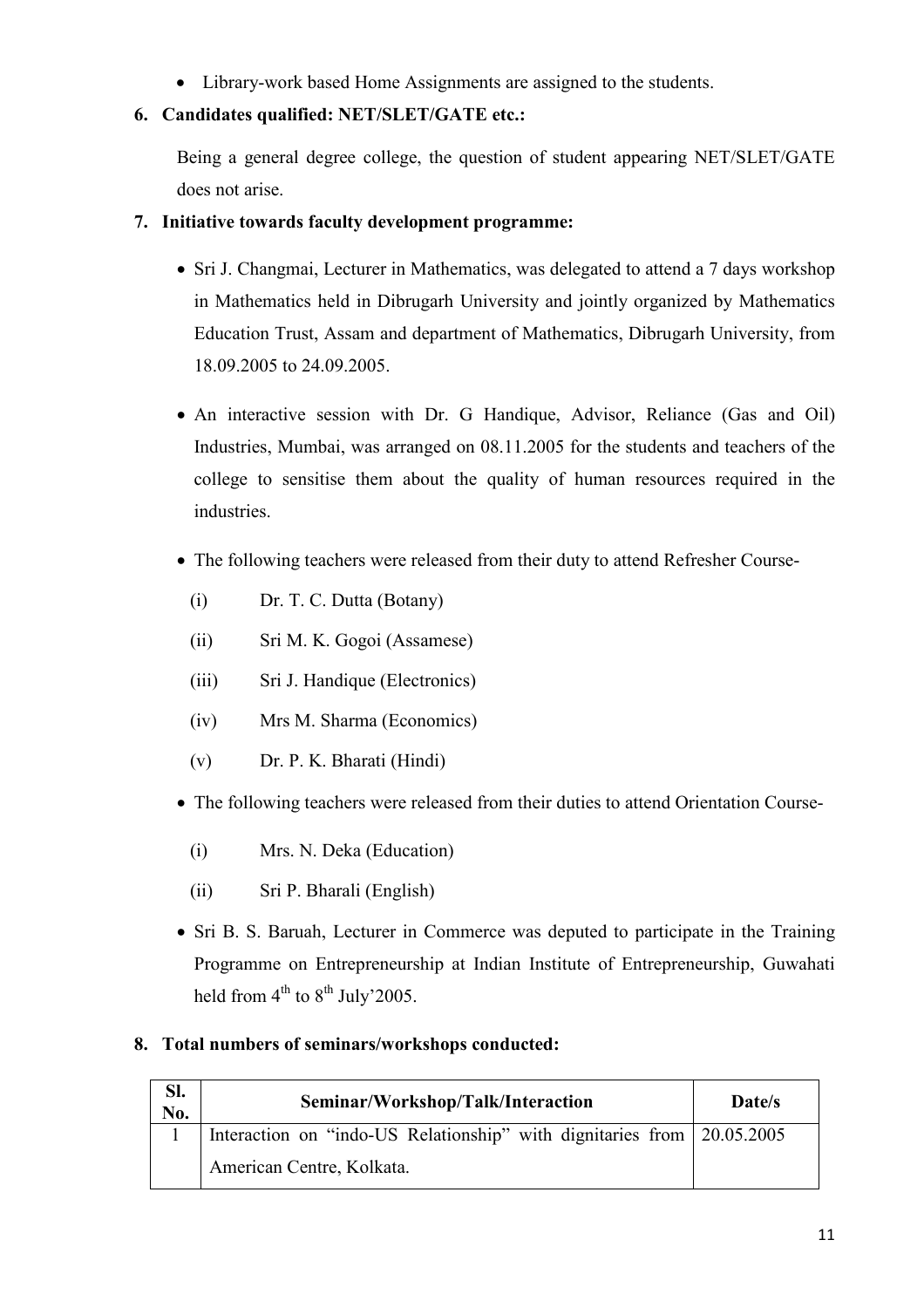| $\overline{2}$ | 'World Year of Physics' was celebrated with two talks-                                                            | 24.09.2005                             |
|----------------|-------------------------------------------------------------------------------------------------------------------|----------------------------------------|
|                | <b>a.</b> "Light Triggered $20th$ Century" by Dr. K D Krori, Retd.                                                |                                        |
|                | Principal, Cotton College, Guwahati.                                                                              |                                        |
|                | "Experimental Physics" by Dr. K. C. Baruah, Professor,<br>b.                                                      |                                        |
|                | Department of Physics, Dibrugarh University.                                                                      |                                        |
| 3              | "Entrepreneurship Awareness Camp" conducted by Indian<br>Institute of Entrepreneurship, Guwahati and sponsored by | $26^{th}$ to $28^{th}$ of<br>Ocober'05 |
|                | Ministry of Science and Technology, Govt. of India.                                                               |                                        |
| $\overline{4}$ | Interaction with Dr. G. Handique, Advisor, Reliance (Oil and                                                      | 08.11.2005                             |
|                | Gas) Industries, Mumbai.                                                                                          |                                        |
| 5              | Workshop on Poem Recitation                                                                                       | 17.11.2005                             |
| 6              | "Valedictory Function" on the occasion of completion of 3-                                                        | 23.11.2005                             |
|                | months "Spoken English" Certificate course.                                                                       |                                        |
| $\overline{7}$ | A talk on "Interpretation of Modern Women" organized by                                                           | 08.12.2005                             |
|                | Digboi College Women Welfare Cell.                                                                                |                                        |

Cutting across streams/subjects, all students and teachers were encouraged to attend/participate in the programmes.

## **9. Research projects:**

| Name of the<br><b>Faculty Member</b> | <b>Department</b> | <b>Topic of Project</b>                                                                           | <b>Funding</b><br>Agency | Amount<br>of Grant<br>in Rs. |
|--------------------------------------|-------------------|---------------------------------------------------------------------------------------------------|--------------------------|------------------------------|
| $Dr. (Ms)$ A. Neog                   | <b>History</b>    | "Sanskritisation and<br>Social changes in the<br><b>Brahmaputra</b><br>Valley".                   | <b>UGC</b>               | $65,000/-$                   |
| Sri M. K. Gogoi                      | Assamese          | Nilmoni Phukanar<br>Kabita.                                                                       | <b>UGC</b>               | $40,000/-$                   |
| Dr. B. K. Baruah                     | Commerce          | A Study on the<br>problems of<br>agricultural labourer<br>in Dibrugarh and<br>Tinsukia districts. | <b>UGC</b>               | $48,000/-$                   |

## **10. Patents generated:**

Nil

## **11. New collaborative research programmes:**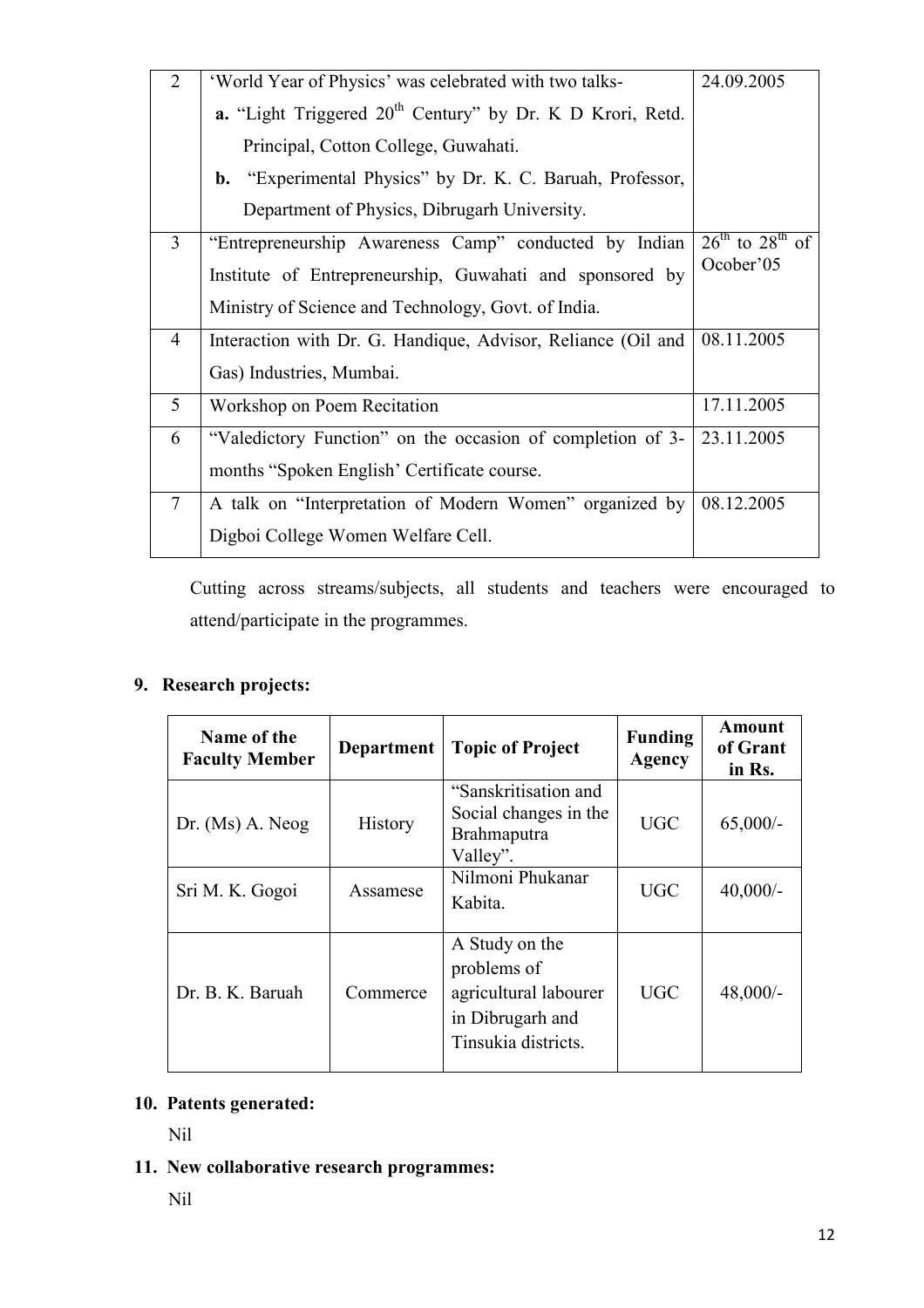#### **12. Research grants received from various agencies:**

As detailed in Point No.09.

#### **13. Details of Research Scholars:**

As detailed in Point No.09.

 Sri. B. K. Baruah was awarded Ph. D. degree by Dibrugarh University for his thesis on the topic as mentioned during this year

## **14. Citation index of faculty members and impact factor:**

Nil

## **15. Honors/Awards to the faculty:**

Nil

#### **16. Internal resources generated:**

In kinds-

 American Centre, Kolkata, donated 247 numbers of books on various subjects to the college library.

In cash-

**a.** Grant received from Govt. of Assam under Chief Minister's "Buniyad" Scheme for construction of a block of Boys' Hostel- Rs. 10,00,000.00

**b.** Collected as college fees under different heads- Rs. 18,04700.00

## **17. Details of department getting SAP, COSIST (ASSIST)/DST, FIST etc.:**

Nil

#### **18. Community services**

| Sl.<br>No.     | Date       | <b>Programmes</b>                                                                                                                       |  |
|----------------|------------|-----------------------------------------------------------------------------------------------------------------------------------------|--|
| 1              | 05.06.2005 | Plantation Programme in the college campus on<br>the occasion of 'World Environment Day'.                                               |  |
| $\mathcal{L}$  | 12.08.2005 | Cleaning of college campus by students, teachers<br>and college staff.                                                                  |  |
| 3              | 15.08.2005 | Independence Day celebration in the college and<br>participation of NCC unit in the Independence<br>Day Parade of Digboi Town.          |  |
| $\overline{4}$ | 28.10.2005 | SPICMACAY Programme by Dr. (Mrs)<br>N.<br>Rajan, Violinist from Mumbai, held in college<br>auditorium wherein students<br>from<br>local |  |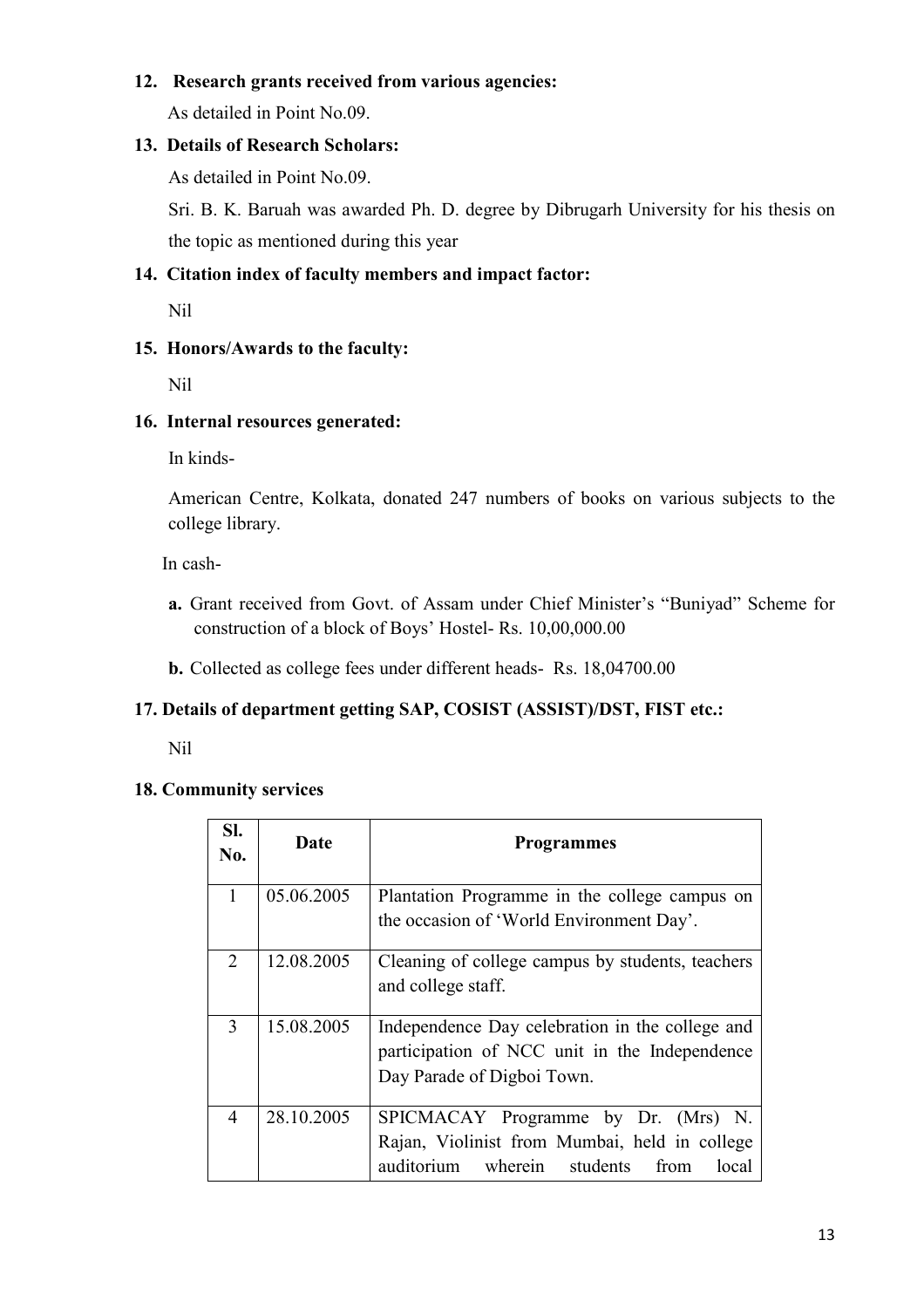|   |            | educational institutions were invited.                                                                                             |
|---|------------|------------------------------------------------------------------------------------------------------------------------------------|
| 5 | 30.10.2005 | Digboi College hosted the Annual District Level<br>science quiz competition of Digboi Science<br>Society.                          |
| 6 | 08.12.2005 | A talk on "Interpretation of Modern Women".<br>Girl students and lady teachers of local<br>educational institutions were invited.  |
| 7 | 18.12.2005 | Annual Cultural Function at the end of College –<br>Week. Students and teachers of local educational<br>institutions were invited. |
| 8 | 26.01.2006 | Republic Day celebration in the college and<br>participation of NCC unit in the Republic Day<br>Parade of Digboi Town.             |
| 9 | 03.02.2006 | Saraswati Puja celebration. Students and teachers<br>of local educational institutions were invited.                               |

#### **19. Teachers and officers newly requited:**

Nil

#### **20. Teaching – Non teaching staff ratio:**

 $56 : 20 = 14 : 5$ 

#### **21. Improvements in the library services:**

- SOUL software has been installed in the computer of college library and made functional.
- New books have been purchased.
- New periodicals have been subscribed.
- Access to internet resource centre has been encouraged for staff and students.

#### **22. New books/journals subscribed and their cost:**

258 numbers of new books on various subjects has been purchased. Cost of purchase-Rs. 60,721/- .

4 numbers of Periodicals has been subscribed. Cost of subscription Rs. 2,160/-.

#### **23. Courses in which student assessment of teachers is introduced and the action taken on student feedback:**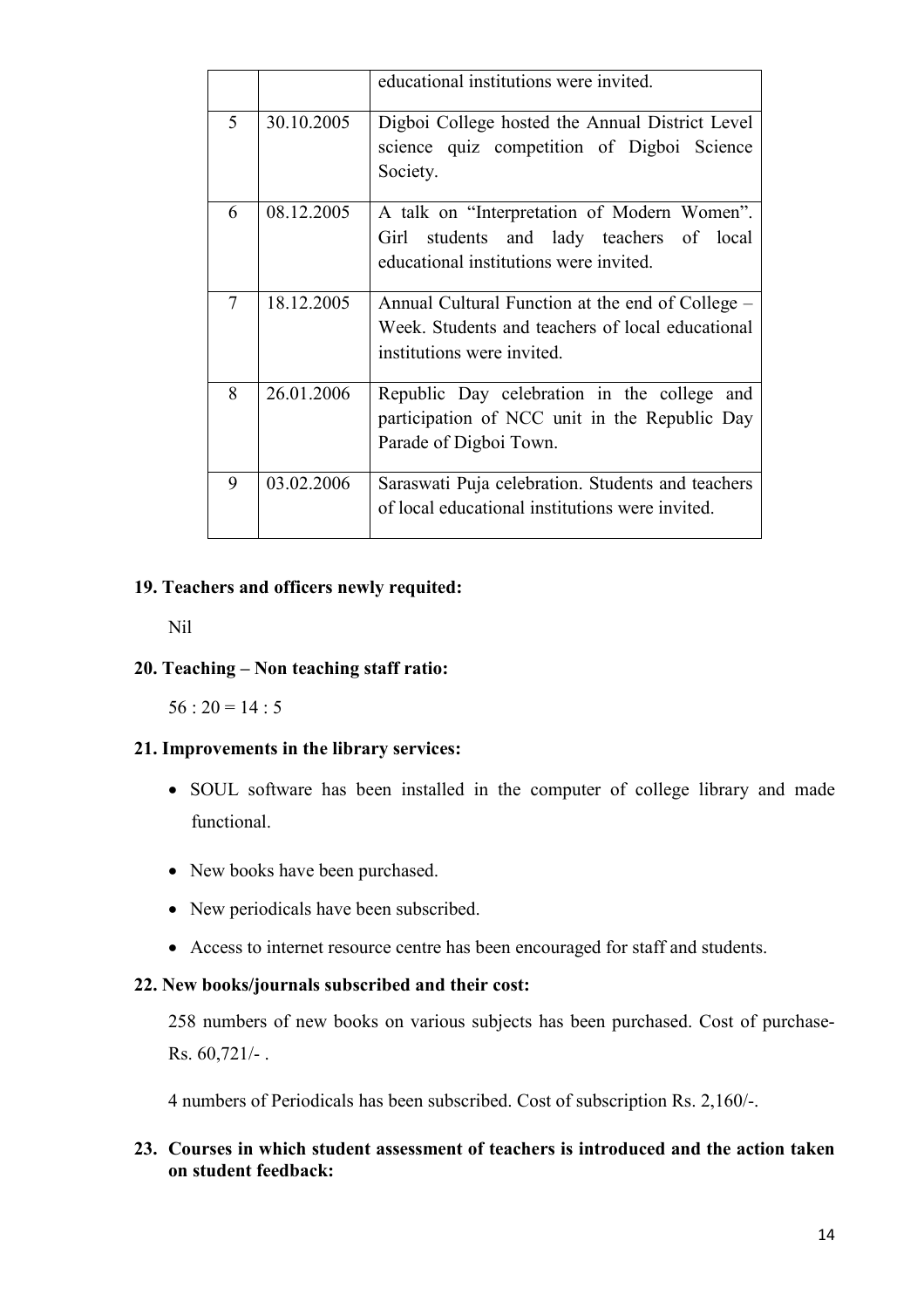- Assessment of teachers by their students for all the three streams of Degree Classes and also of "Spoken English" Certificate course has been carried out like previous years.
- Based on feedbacks from students, teachers have been advised to  $(i)$  improve class room teaching (ii) adopt ICT applications (iii) improve teaching methodology, (iv) attend refresher course, orientation course, workshop etc.

#### **24. Unit cost of education:**

- H.S. and Degree Course taken together-
	- Rs. 15530/- per annum per student.
- Degree Course (exclusively)-Rs. 27691/- per annum per student.

#### **25. Computerization of administration and the process of admissions and examinations results, issue of certificates:**

- Software developed as per our college requirements was installed in the computer system of cash counter in 2003-04 to serve the admission and student data management process and is in use.
- Preparation of salary-sheet of employees is computerized.
- All Official Correspondences are done through computer.
- Issue of certificates is computerized.
- Admission process is controlled through computer.
- Preparation of Question Papers for Unit Test/Sessional Examinations is done through computer.
- Networking between Accounts Branch, Certificate Branch, Supervising Assistance's Chamber and Principal's Chamber is under process.

#### **26. Increase in the infrastructural facilities:**

- One block of proposed Boys' Hostel has been completed and inaugurated by the Chief Minister on 17.12.2005.
- Construction works of the first floor of Commerce building has been started.
- Many departments have received new furnitures and equipments.
- Drinking water facility has been improved
- Toilet facility has been improved in the Boys' and Girls' Common Rooms.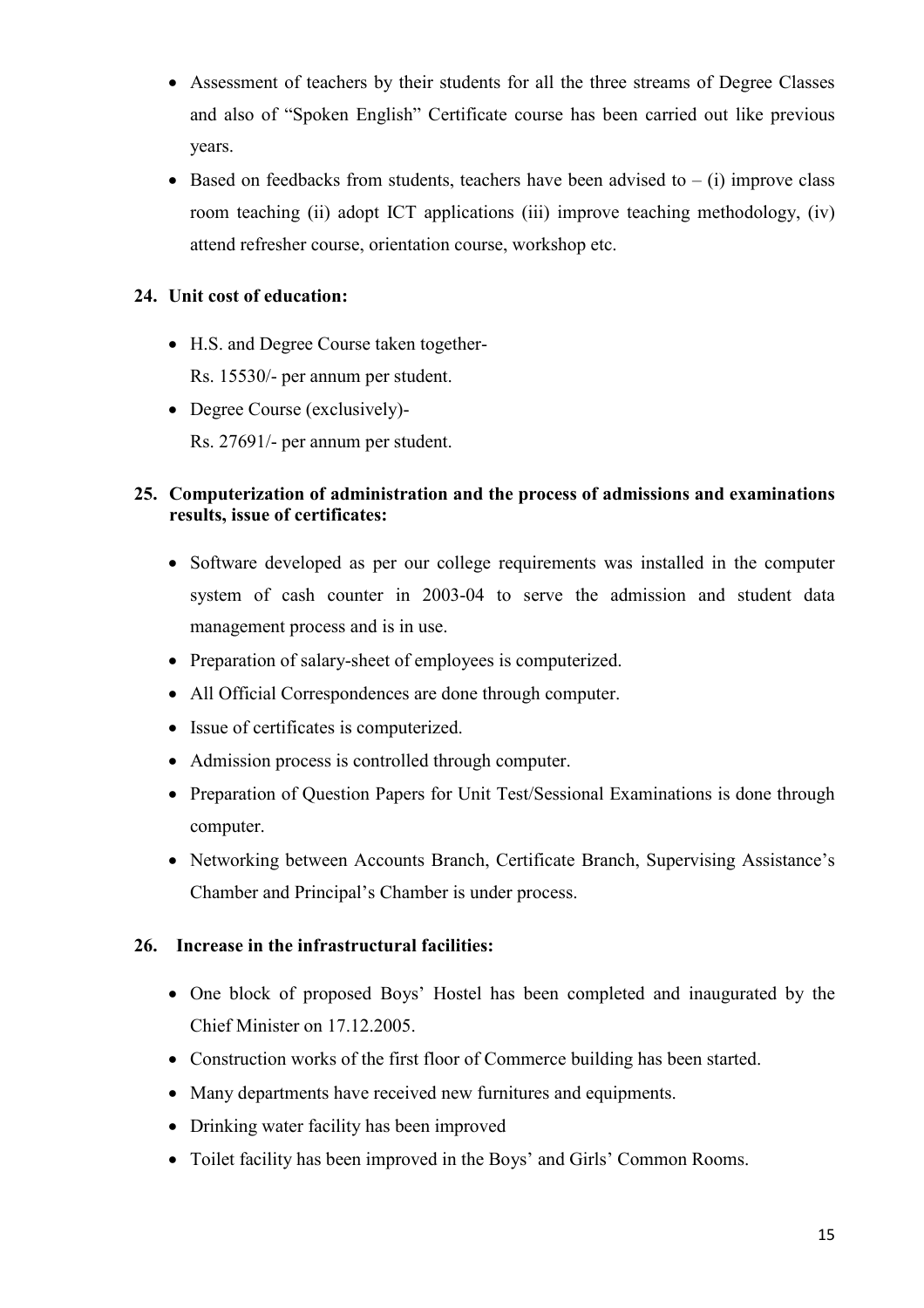• Laboratories of science departments have been enriched by purchasing new equipments, as given below-

| SI.<br>No.     | <b>Department</b> | <b>Equipments acquired</b>                                                                                                                                                                   |
|----------------|-------------------|----------------------------------------------------------------------------------------------------------------------------------------------------------------------------------------------|
| 1              | <b>Botany</b>     | Microscope $-5$                                                                                                                                                                              |
| $\overline{2}$ | Chemistry         | Single pan balance $-1$                                                                                                                                                                      |
| 3              | Electronics       | Oscillator $-1$ , Digital LCR Meter $-1$ , Over head Projector $-1$                                                                                                                          |
| 4              | Geography         | Theodolite Eastman $-1$ , Dumpy level $-1$ , Raingauge $-1$ , Dry-<br>wet Bulb thermometer $-1$ , Beam compass.                                                                              |
| 5              | Physics           | Digital Micro Voltmeter $-1$ , Ballistic galvanometer $-2$ ,<br>Junction Diode –3, RC Coupled transistor -1, Travelling<br>Microscope $-2$ , Audio oscillator $-1$ , Electronic meter $-2$ , |
| 6              | Zoology           | Simple and compound microscope $-17$ , Incubator $-2$ , Water<br>hot bath $-2$ , Weighing balance $-1$ , Over head projector $-1$                                                            |

## **27. Technology upgradation:**

- Many departments use LCD-Projector for class-room teaching.
- Internet Resource Centre set up in the college office serves the purpose of teaching (by downloading of requisite data) and administration (receiving and sending e-mail, collection of information etc.).
- Teachers and students are encouraged to use Internet Resource Centre.
- Fax, Xerox and Scanning facilities are available in the college office.
- 'Spoken English' (Add on course) classes are aided with use of technology.

#### **28. Computer and internet access and training to teachers and students:**

- Teachers and students get access to internet facility in the Internet Resource Centre.
- Teachers of the Department of Computer Science offer necessary help and guidance as and when sought for.

#### **29. Financial aid to students:**

| <b>Category of Financial</b><br>aid/Scholarship to students | No. of beneficiaries |
|-------------------------------------------------------------|----------------------|
| Scholarship for                                             | $SC-16$<br>ST-14     |
| SC/ST/OBC/MOBC students                                     | OBC-8                |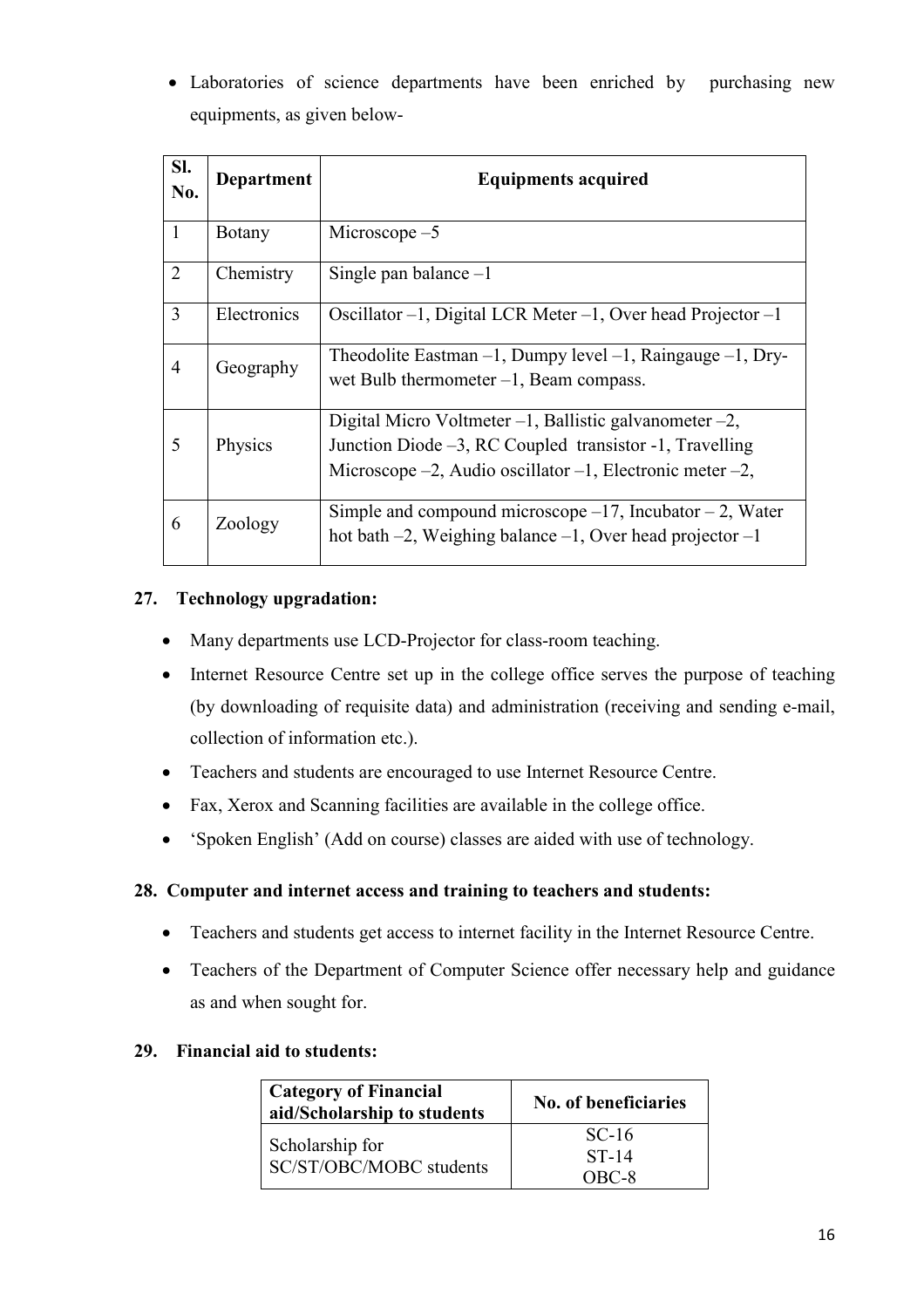|                                  | MOBC-7 |
|----------------------------------|--------|
| Post Matric Scholarship to       |        |
| students of TGL (Tea Garden      |        |
| Labour) community                |        |
| Financial aid from Digboi        |        |
| College Students' Aid Fund       | 36     |
| $\omega$ Rs. 1000/- per student. |        |

#### **30. Support from the Alumni Association and its activities:**

- Dr. D. Borthakur, an alumnus of the college extends regular medical help to the students and staff as and when required. The girl-boarders of women's hostel in particular are beneficiaries to large extent.
- Many alumni help in organizing different sports and cultural activities of the college, especially during the College-Week celebration, Freshers' Social, Saraswati Puja, College Foundation day celebration, etc.
- Many alumni serving in the construction department of IOCL (AOD) help in construction works of the college through supervision and suggestions.
- Many alumni provide support in the academic matters.

## **31. Support from the Parent-Teacher Association and its activities:**

Formal formation of Parent-Teacher Association is yet to be done. However the parents are associated in various development activities of the college.

- As per provision in the constitution of the Governing Body of Grant-in-Aid colleges by the Govt. of Assam, there is a Parent Member in the Governing Body. He is included in different sub-committees of the college
- Many parents help in organizing sports and cultural events of the college.

## **32. Health services:**

- The college has a permanent health service unit. Dr. D. Borthakur, an alumnus of the College, visits the centre as and when requested for.
- The aforesaid medical practitioner, being the spouse of the Warden, resides in the Women's Hostel campus and extends medical aids regularly to the girl boarders.

#### **33. Performance in sports activities:**

| Level              | Games/Athletics or sports | Performance                                                                                                                                               |
|--------------------|---------------------------|-----------------------------------------------------------------------------------------------------------------------------------------------------------|
| of December' 2005) |                           | College week (12-18 <sup>th</sup>   Cricket, football, volleyball,   Large number participants<br>  athletics, Badminton, Table   had participated in the |
|                    |                           | Tennis, Carom, Chess, events. $1^{st}$ , $2^{nd}$ , and $3^{rd}$                                                                                          |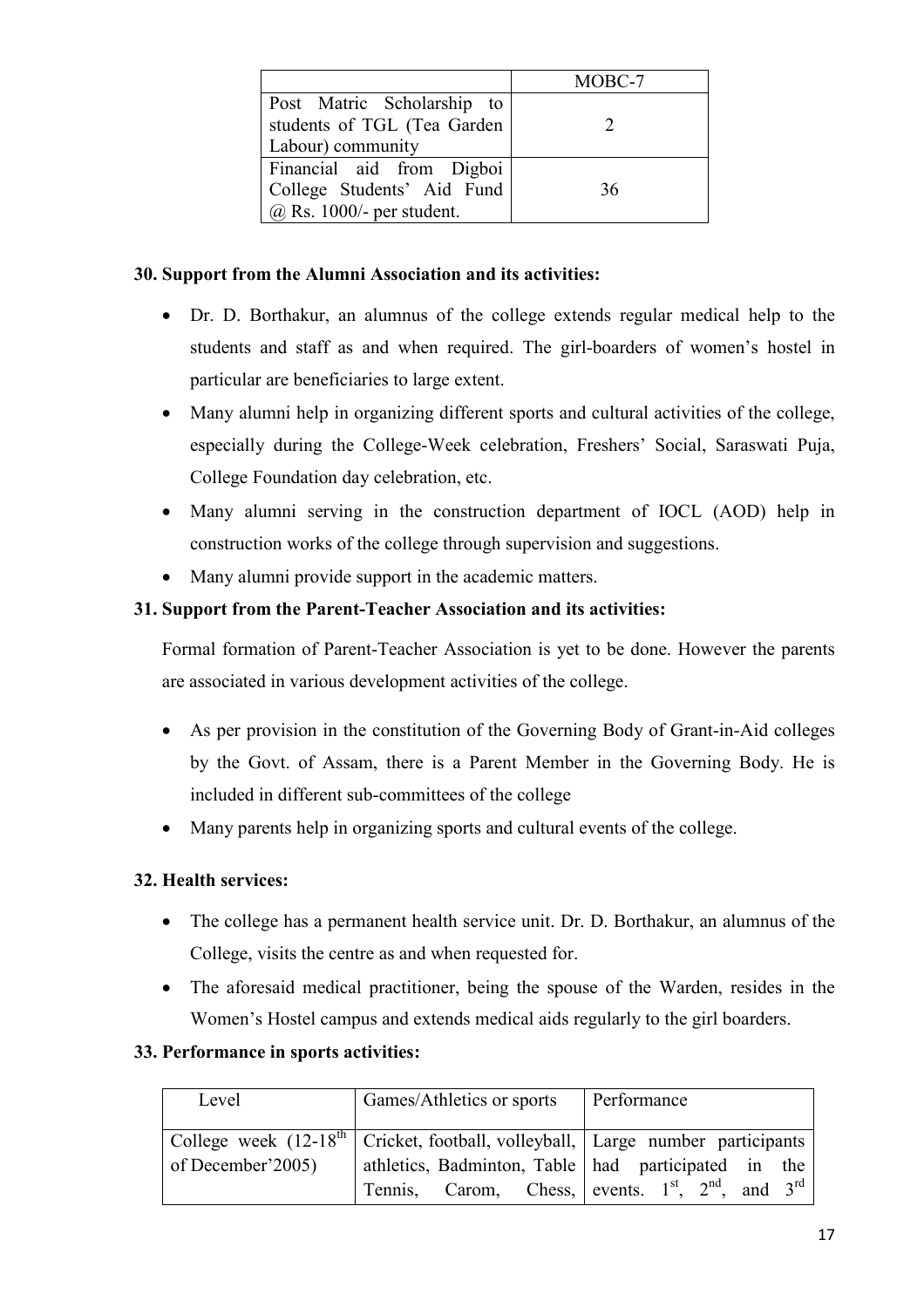|                        | weight | lifting,                     | Arm | positions holders from each |
|------------------------|--------|------------------------------|-----|-----------------------------|
|                        |        | wrestling, Boxing etc.       |     | category, Best Athlete, Man |
|                        |        |                              |     | of the Match (Cricket) were |
|                        |        |                              |     | awarded.                    |
|                        |        |                              |     |                             |
| Dibrugarh University   |        | Football, Cricket, Athletics |     | Participated                |
| Inter College Sports   |        |                              |     |                             |
| meet and Inter College |        |                              |     |                             |
| Football competition   |        |                              |     |                             |
|                        |        |                              |     |                             |

## **34. Incentives to outstanding sports persons:**

Nil.

#### **35. Student achievements and awards:**

#### **A. Academic achievement**

|                       | <b>Stream</b>      | <b>Major</b>       | Core                                          |
|-----------------------|--------------------|--------------------|-----------------------------------------------|
| a) Pass<br>percentage | Arts               | 79 %               | 86 %                                          |
|                       | Science            | $96.6\%$           | $100\%$                                       |
|                       | Commerce           | 86 %               | Nil                                           |
|                       | <b>Departments</b> | <b>First class</b> | <b>First Class with</b><br><b>Distinction</b> |
|                       | Economics          |                    | $\overline{2}$                                |
| b) First class        | <b>Botany</b>      | 1                  |                                               |
| holders               | Mathematics        |                    | 1                                             |
|                       | Physics            | $\overline{2}$     | 1                                             |
|                       | Zoology            |                    | 4                                             |

#### **B. NCC Cadets' achievements:**

• 7 (seven) NCC cadets awarded "B" certificates.

#### **C. Awards to NCC Cadets:**

The following NCC Cadets have won various prizes during last two years.

#### **Best/Second Best Cadet Award**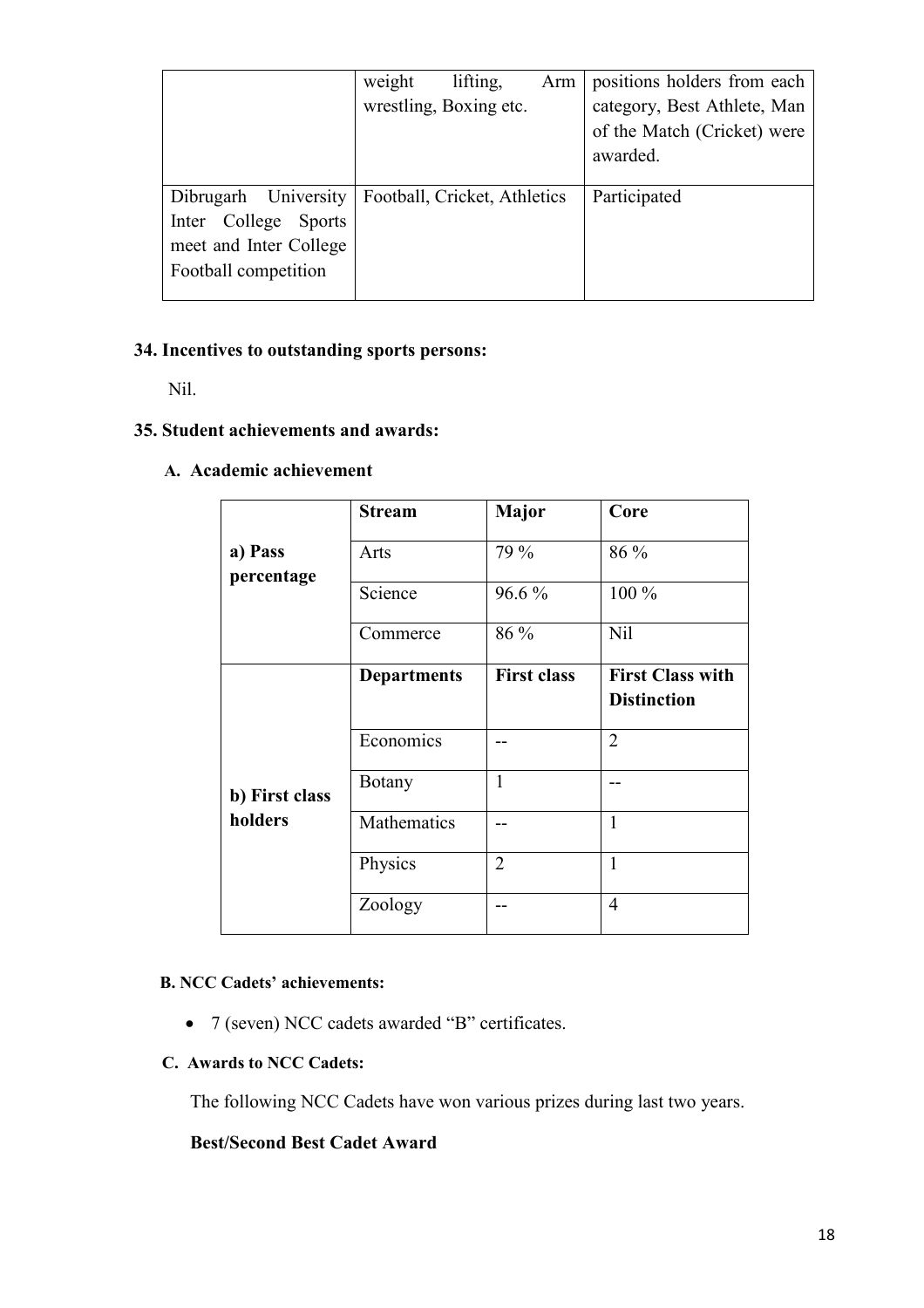| No. & Rank/ name                          | Rs.      | Rank                     |
|-------------------------------------------|----------|--------------------------|
| ASD/34207/2003<br>UO Ranjan Borah         | $3000/-$ | <b>Best Cadet</b>        |
| ASD/34020/98<br>UO Kishanji Dev           | $3000/-$ | <b>Best Cadet</b>        |
| ASD/34042/98<br><b>UO Santanu Sonowal</b> | $3000/-$ | <b>Second Best Cadet</b> |

## **36. Activities of the Guidance and Counseling Cell:**

- Displaying of all informations in Notice Board for Guidance and Counseling of the students.
- Counseling by Admission Committee.
- Entrepreneurial Awareness Camp held from  $26<sup>th</sup>$  to  $28<sup>th</sup>$  Oct'05 sponsored by Ministry of Science and Technology, Govt. of India, Conducted by IIE, Guwahati, Assam.

#### **37. Placement services provided to students:**

Nil

#### **38. Development programmes for Non-Teaching staff:**

- The Principal and the Vice-principal takes help from some Governing Body members and officers of IOCL (AOD), Digboi for up gradation of Administrative reforms.
- The college authority sits together with non teaching staff regularly and discuss about development of office works.
- The coordinators and convenors of different subcommittees and computer experts guided the non-teaching staff in respective works.

## **39. Best practices of the institution:**

- Formation of IQAC in the college on 27.04.2005 and holding of IQAC meetings on 30.07.2005 and 27.10.2005.
- Continuation of shared administration by forming various sub-committees.
- Financial help to poor but academically strong students.
- Provision of Book Bank facilities for poor students.
- Provision of First Aid to students and staff.
- Holding of Fresher's and Parting Social celebration.
- Election of Digboi College Students' Union.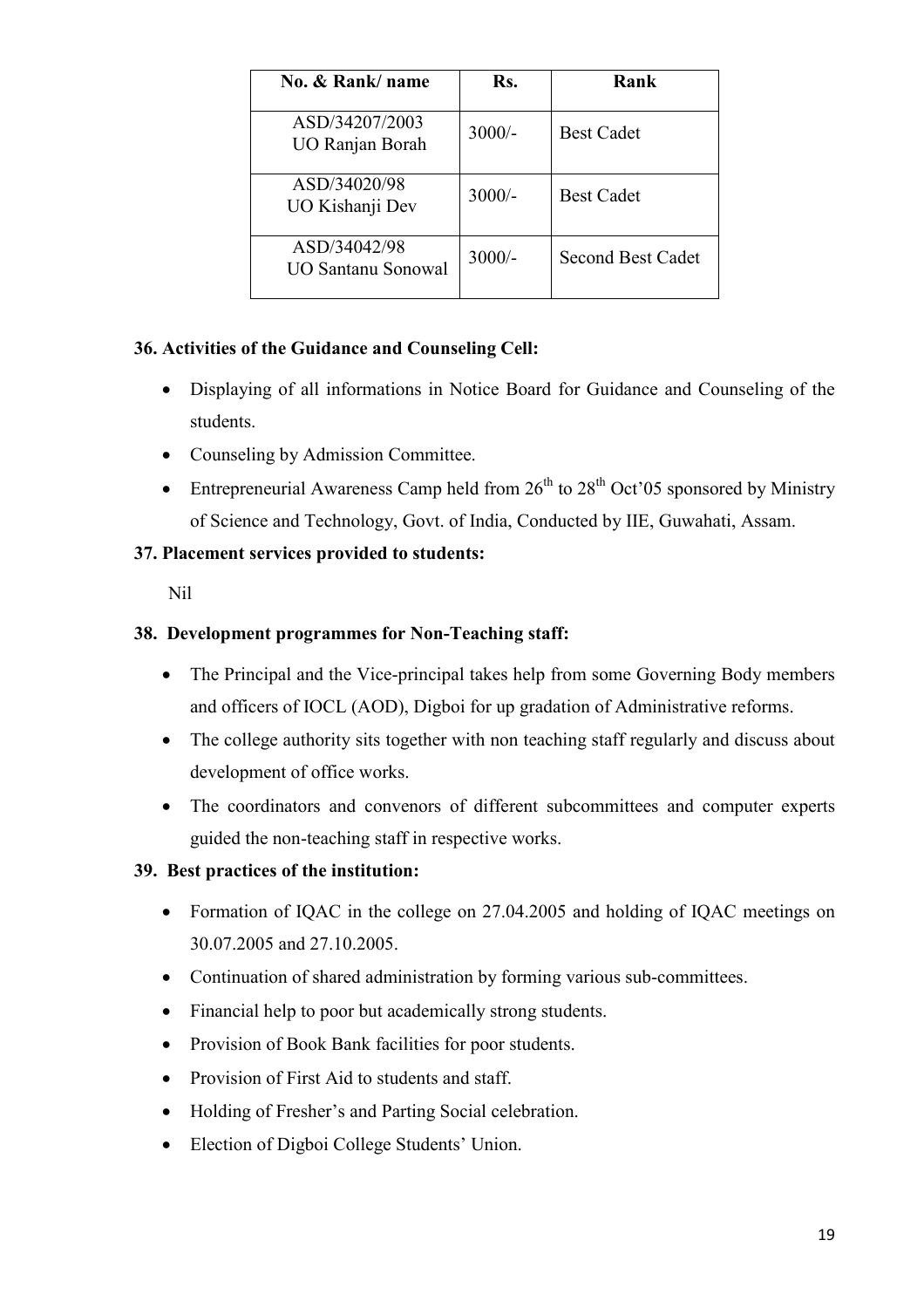- Principal's appeal to all staff members to take initiatives towards increase in student enrollment.
- Interaction with teachers by holding meeting by the Principal at the beginning of academic session with a view to chalk out plans and programmes for the improvement of academic activities.
- Publication of Annual College Magazine and a wall Magazine by DCSU.
- Preparation of Wall Magazine by every department.
- Shuttle badminton and Volleyball courts have been set up for students and staff.
- A few teaching staff being invited acted as resource persons, judges and experts by various institutions.
- The Department of Botany has established and is maintaining Medicinal Plant garden in the campus.
- In some departments classes were taken in Gurukul style with students and teachers sitting face to face in open air.
- A few teaching staff published research papers, articles, books etc.
- Girls' Wing of NCC opened.
- Digboi College Students' "Science Club" formed under the banner of Digboi Science Society.
- Four students presented papers in a seminar organized by Digboi Science Club.
- Financial help to a cancer patient Mr. P. Das, a worker of Assam Science Society by Digboi College Science Society.
- Organization of SPICMACAY programme. Dr (Mrs) N. Rajan, Violinist from Mumbai was a resource person.
- Science Talent Examination of Assam Science Society held at Digboi College.
- Condolence meetings were held at the demise of Teachers, students and other eminent persons.
- Celebration of College Week, Prize distribution and cultural function by students, artists and alumni.
- Felicitation to eminent Academicians Dr. K. D. Krori, Retd. Professor of Physics and Principal (Retd.) of Cotton College, Guwahati and Dr. K. C. Barua, Retd. Professor of Physics, Dibrugarh University, for their contribution in the field of Physics.
- Annual District Level Science Quiz Competition organised by Digboi Science Society was held in Digboi College.
- Field works, project works, assignments have been conducted by some departments.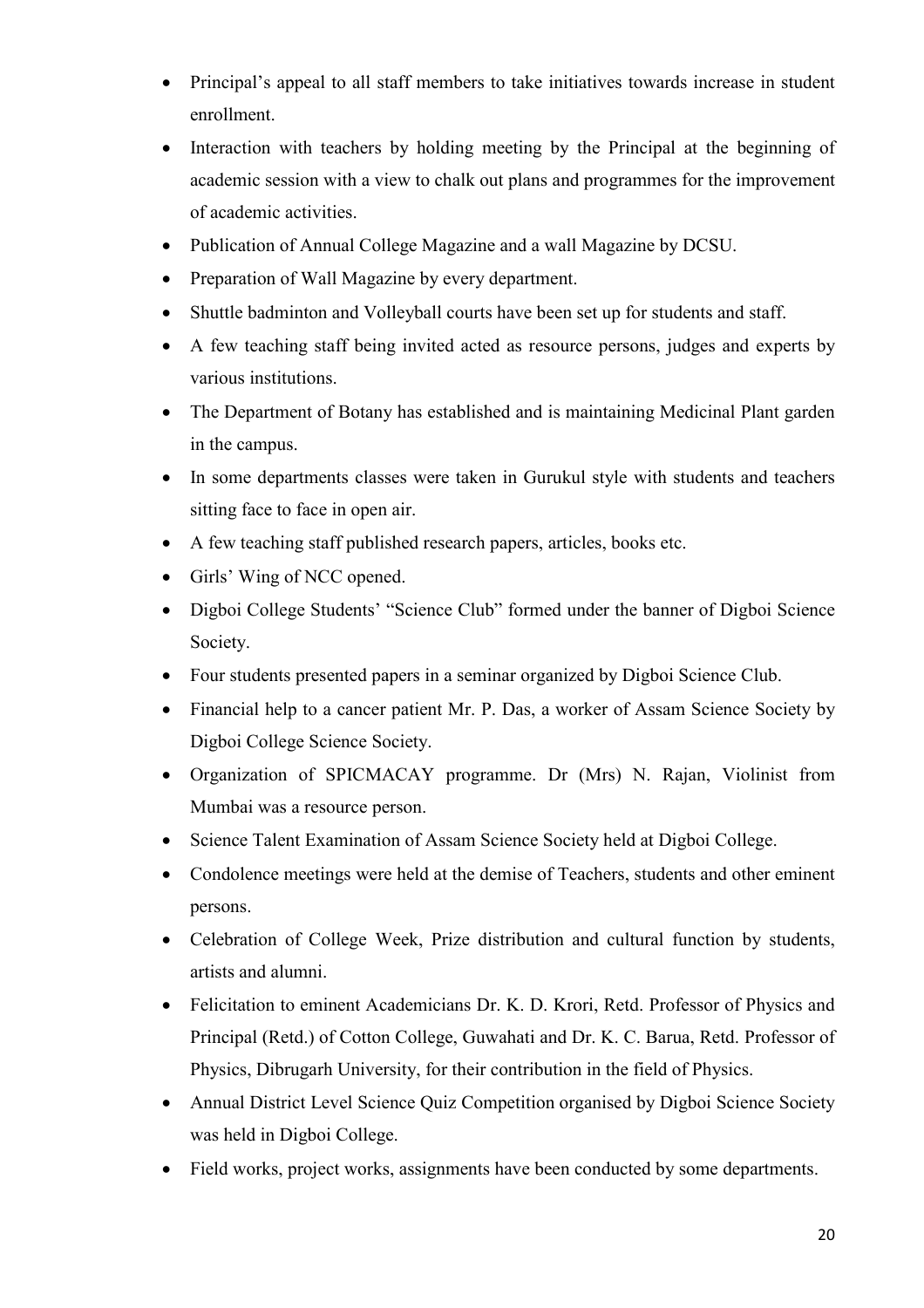#### **40. Linkages developed with National/International Academic/Research Bodies:**

- American Center, Kolkata donated 247 books on various subjects to Digboi College. An interaction on 'Indo-US Relationship' was also organised on 20.05.2005 in collaboration with American Center, Kolkata,
- Linkage already developed with SPICMACAY was strengthened by organizing a programme of Dr. (Mrs.) N. Rajan, violinist of international repute in the college auditorium.

#### **41. Any other relevant information:**

- A few teaching staff have published research papers in National and International journals.
- Several staff members have presented papers/ participated in various state and national level conferences, seminars, workshops etc. organized by various institutions.
- A few members of the staff are life members of some organizations.
- A few teachers have guided M.Phil. Scholars through correspondence course under various universities.
- Several staff members participated national level orientation and refresher courses.
- The Chief Minister and the Labour & Excise Minister of Assam visited Digboi College to inaugurate a part of Boys' Hostel.
- Sri B. K. Baruah of Dept. of Commerce obtained Ph. D. degree from Dibrugarh University.